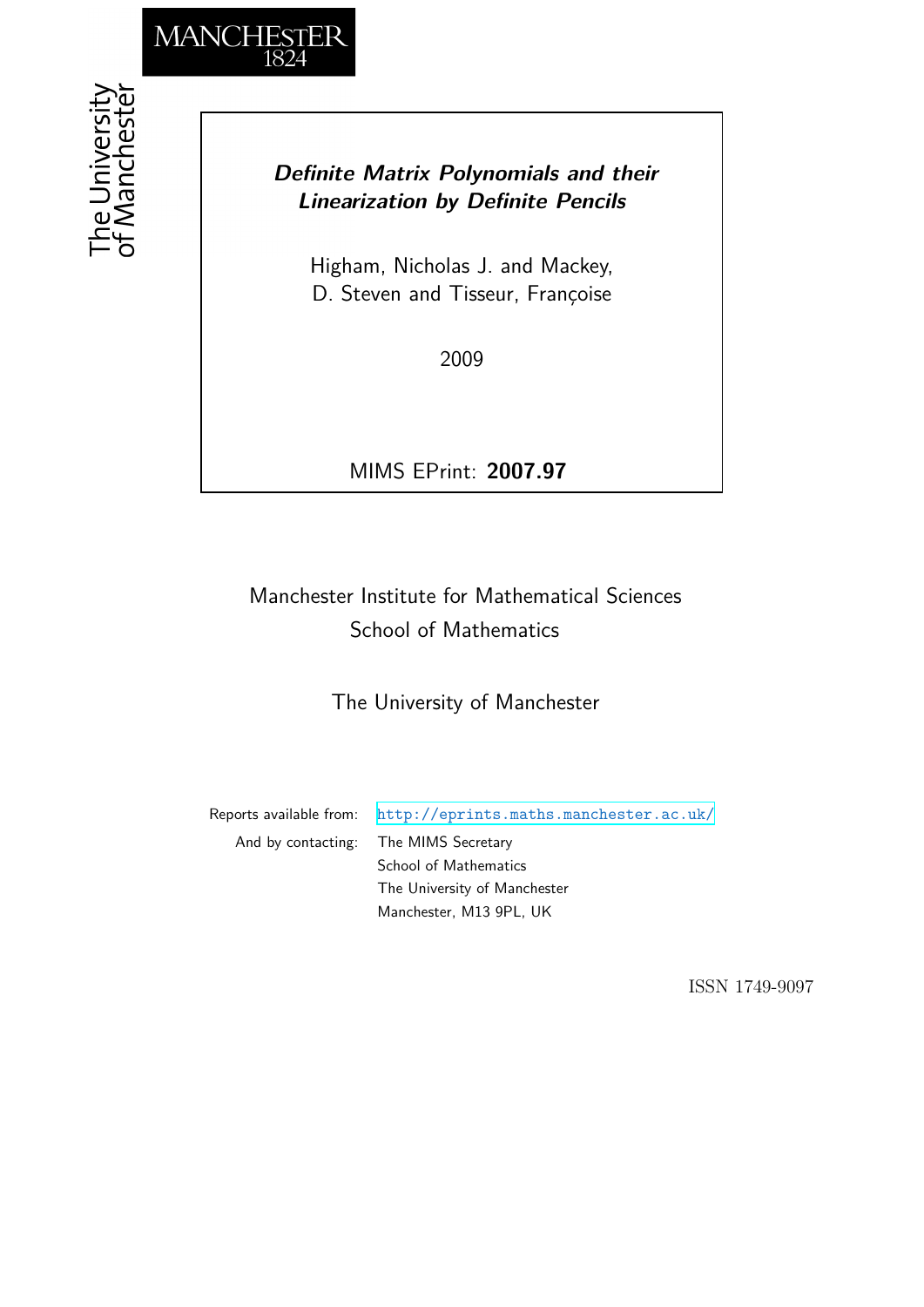### **DEFINITE MATRIX POLYNOMIALS AND THEIR LINEARIZATION BY DEFINITE PENCILS**<sup>∗</sup>

#### NICHOLAS J. HIGHAM<sup>†</sup>, D. STEVEN MACKEY<sup>‡</sup>, AND FRANÇOISE TISSEUR<sup>†</sup>

**Abstract.** Hyperbolic matrix polynomials are an important class of Hermitian matrix polynomials that contain overdamped quadratics as a special case. They share with definite pencils the spectral property that their eigenvalues are real and semisimple. We extend the definition of hyperbolic matrix polynomial in a way that relaxes the requirement of definiteness of the leading coefficient matrix, yielding what we call definite polynomials. We show that this class of polynomials has an elegant characterization in terms of definiteness intervals on the extended real line and that it includes definite pencils as a special case. A fundamental question is whether a definite matrix polynomial  $P$  can be linearized in a structure-preserving way. We show that the answer to this question is affirmative: P is definite if and only if it has a definite linearization in  $\mathbb{H}(P)$ , a certain vector space of Hermitian pencils; and for definite  $P$  we give a complete characterization of all the linearizations in  $\mathbb{H}(P)$  that are definite. For the important special case of quadratics, we show how a definite quadratic polynomial can be transformed into a definite linearization with a positive definite leading coefficient matrix—a form that is particularly attractive numerically.

**Key words.** matrix polynomial, hyperbolic matrix polynomial, matrix pencil, definite pencil, structure-preserving linearization, quadratic eigenvalue problem, polynomial eigenvalue problem

**AMS subject classifications.** 65F15, 15A18

**DOI.** 10.1137/080721406

**1. Introduction.** Consider the matrix polynomial of degree  $\ell$ ,

(1.1) 
$$
P(\lambda) = \sum_{j=0}^{\ell} \lambda^{j} A_{j}, \qquad A_{j} \in \mathbb{C}^{n \times n}.
$$

We will assume throughout that P is regular, that is, det  $P(\lambda) \neq 0$ . However, we do not insist that  $A_{\ell}$  is nonzero, so  $\ell$  is part of the problem specification. The polynomial eigenvalue problem is to find scalars  $\lambda$  and nonzero vectors x and y satisfying  $P(\lambda)x =$ 0 and  $y^*P(\lambda) = 0$ ; x and y are right and left eigenvectors corresponding to the eigenvalue  $\lambda$ .

A standard way of treating the polynomial eigenvalue problem  $P(\lambda)x = 0$ , both theoretically and numerically, is to convert it into an equivalent linear matrix pencil  $L(\lambda) = \lambda X + Y \in \mathbb{C}^{\ell n \times \ell n}$  by the process known as linearization. Formally, L is a linearization of  $P$  if it satisfies

$$
E(\lambda)L(\lambda)F(\lambda) = \begin{bmatrix} P(\lambda) & 0 \\ 0 & I_{(\ell-1)n} \end{bmatrix}
$$

<sup>∗</sup>Received by the editors April 16, 2008; accepted for publication by Q. Ye August 26, 2008; published electronically May 1, 2009.

http://www.siam.org/journals/simax/31-2/72140.html

<sup>†</sup>School of Mathematics, The University of Manchester, Manchester, M13 9PL, UK (higham@ ma.man.ac.uk, http://www.ma.man.ac.uk/˜higham/, ftisseur@ma.man.ac.uk, http://www.ma.man. ac.uk/˜ftisseur/). The work of both authors was supported by Engineering and Physical Sciences Research Council grant EP/D079403. The work of the first author was also supported by a Royal Society-Wolfson Research Merit Award.

<sup>‡</sup>Department of Mathematics, Western Michigan University, Kalamazoo, MI 49008 (steve. mackey@wmich.edu). This author's work was supported by National Science Foundation grant DMS-0713799.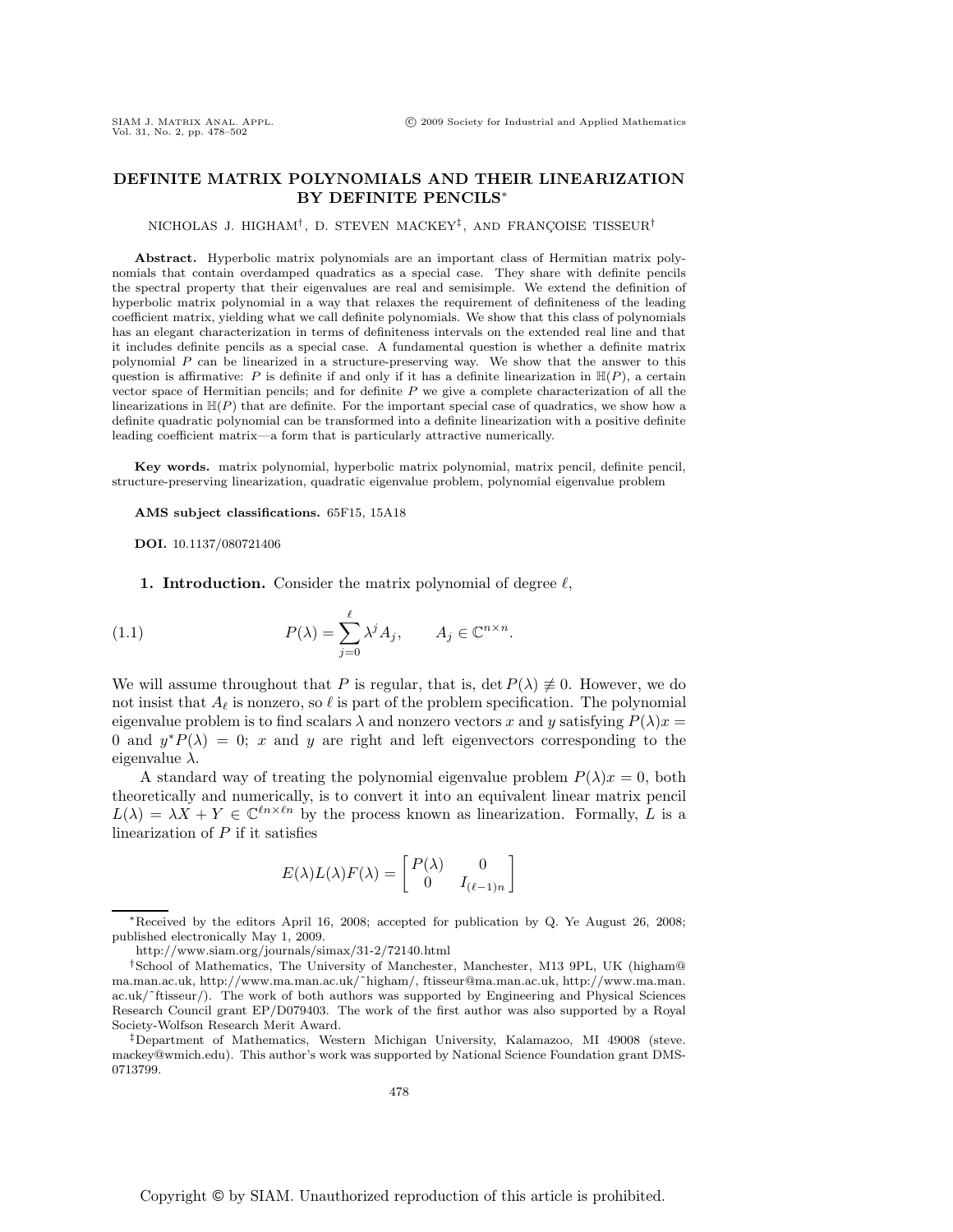for some unimodular  $E(\lambda)$  and  $F(\lambda)$ . This implies that  $c \cdot det(L(\lambda)) = det(P(\lambda))$ for some nonzero constant  $c$ , so that  $L$  and  $P$  have the same eigenvalues. The most widely used linearizations in practice are the companion forms [10, Sec. 14.1]

$$
C_i(\lambda) = \lambda X_i + Y_i, \quad i = 1, 2,
$$

defined by

(1.2a) 
$$
X_1 = X_2 = \text{diag}(A_\ell, I_n, \dots, I_n),
$$

$$
(1.2b) \quad Y_1 = \begin{bmatrix} A_{\ell-1} & A_{\ell-2} & \cdots & A_0 \\ -I_n & 0 & \cdots & 0 \\ \vdots & \ddots & \ddots & \vdots \\ 0 & \cdots & -I_n & 0 \end{bmatrix}, \quad Y_2 = \begin{bmatrix} A_{\ell-1} & -I_n & \cdots & 0 \\ A_{\ell-2} & 0 & \ddots & \vdots \\ \vdots & \vdots & \ddots & -I_n \\ A_0 & 0 & \cdots & 0 \end{bmatrix}.
$$

In recent work [8], [12] two vector spaces of pencils and their intersection have been studied that generalize the companion forms and provide a systematic way of generating a wide class of linearizations. These spaces make it possible to identify linearizations having specific properties such as optimal conditioning [9], optimal backward error bounds [7], and preservation of structure such as symmetry [8] or palindromic or odd-even structure [11]. In this paper we concentrate on matrix polynomials with symmetric or Hermitian matrix coefficients.

Before discussing our aims, we recall some definitions and terminology. A pencil  $L(\lambda) = \lambda X + Y$  is called Hermitian if  $X, Y \in \mathbb{C}^{n \times n}$  are Hermitian. We write  $A > 0$ to denote that the Hermitian matrix  $A$  is positive definite. A Hermitian matrix  $A$  is definite if either  $A > 0$  or  $-A > 0$ . Two definite matrices have opposite parity if one is positive definite and the other is negative definite. A sequence  $A_0, A_1, A_2, \ldots$  of definite matrices has alternating parity if  $A_j$  and  $A_{j+1}$  have opposite parity for all j.

DEFINITION 1.1 (definite pencil). A Hermitian pencil  $L(\lambda) = \lambda X + Y$  is definite (*or equivalently, the matrices* X, Y *form a* definite pair) *if*

(1.3) 
$$
\gamma(X,Y) := \min_{\substack{z \in \mathbb{C}^n \\ \|z\|_2 = 1}} \sqrt{(z^*Xz)^2 + (z^*Yz)^2} > 0.
$$

The quantity  $\gamma(X, Y)$  is known as the Crawford number of the pencil.

DEFINITION 1.2 (hyperbolic polynomial). *A matrix polynomial*  $P(\lambda) = \sum_{j=0}^{\ell}$  $\lambda^{j} A_{j}$  is hyperbolic *if*  $A_{\ell} > 0$  *and for every nonzero*  $x \in \mathbb{C}^{n}$  *the scalar equation*  $x^*P(\lambda)x = 0$  has  $\ell$  distinct real zeros.

This latter definition, which can be found in Gohberg, Lancaster, and Rodman [4, Sec. 13.4], for example, does not explicitly require the  $A_i$  for  $i < \ell$  to be Hermitian. However, the fact that the coefficients  $a_j(x) = x^* A_j x$ ,  $j = 0:\ell$ , of the scalar polynomial  $x^*P(\lambda)x = \sum_{j=0}^{\ell} \lambda^j a_j(x)$  are real-valued functions of  $x \in \mathbb{C}^n$  (since their roots are real and the leading coefficient is real) has this implication.

Definite pencils and hyperbolic polynomials share an important spectral property: all their eigenvalues are real and semisimple. In light of this commonality as well as the possibility of giving them analogous definitions, it is natural to wonder whether every hyperbolic P can be linearized by some definite pencil. In particular, can this always be done with one of the pencils in  $\mathbb{H}(P)$ , a vector space of Hermitian pencils associated with P studied in [8]? In the case of the quadratic  $Q(\lambda) = \lambda^2 A + \lambda B + C$ with A, B, and C Hermitian and  $A > 0$ , Barkwell and Lancaster [2] and Veselić [16,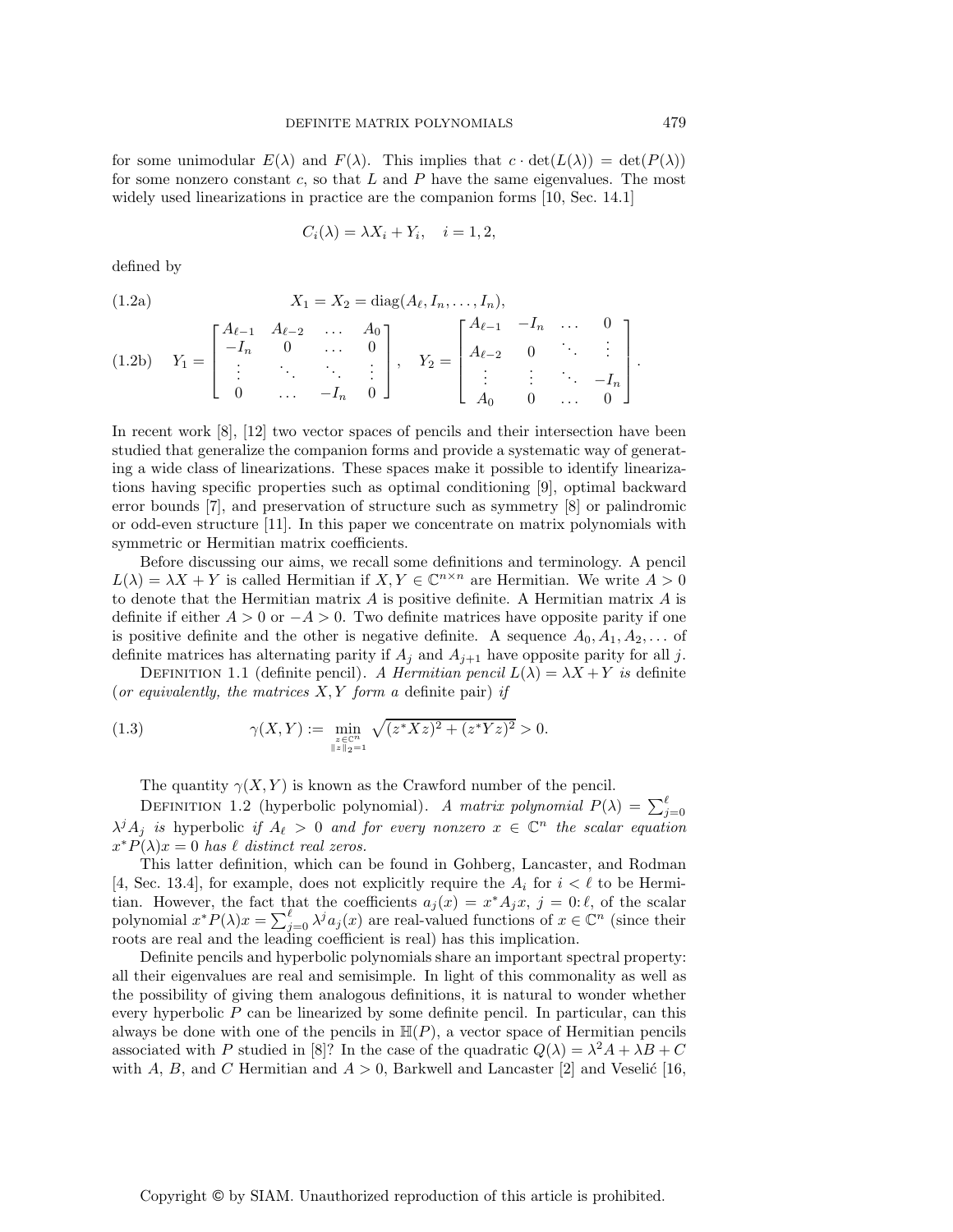Thm. A5] show that Q is hyperbolic if and only if the Hermitian pencil

(1.4) 
$$
L_2(\lambda) = \lambda \begin{bmatrix} 0 & A \\ A & B \end{bmatrix} + \begin{bmatrix} -A & 0 \\ 0 & C \end{bmatrix}
$$

is definite. We will show that  $L_2$  is just one of many definite pencils in  $\mathbb{H}(Q)$ .

Our contributions in this paper are, first, to propose an extension of the definition of hyperbolicity for a matrix polynomial that retains all the spectral properties of hyperbolic polynomials and in the linear case  $(\ell = 1)$  is equivalent to definiteness of the pencil. Second, we prove that a Hermitian matrix polynomial  $P(\lambda)$  has a definite linearization in  $\mathbb{H}(P)$  if and only if P is hyperbolic in this extended sense. For these reasons we will refer to this class of extended hyperbolic polynomials as *definite polynomials*. Furthermore, for a definite P we give a complete characterization of all the linearizations in  $\mathbb{H}(P)$  that are definite. Finally we specialize to definite quadratics  $Q(\lambda)$ . In particular, we explain how Q can be linearized into a definite pencil  $L(\lambda) = \lambda X + Y$  with  $X > 0$ , a form that is particularly attractive numerically.

An important theme of this work is the preservation of the definiteness of a polynomial in the process of linearization. As such, this work continues the study of structure-preserving linearizations begun in [8] and [11].

While our extension of the notion of hyperbolicity is mathematically natural, and fruitful in terms of the various properties it yields, it is also of practical relevance. To explain why, we note that in acoustic fluid-structure interaction problems a non-Hermitian generalized eigenvalue problem arises with pencil of the form [1, Chap. 8]

$$
\omega \left[ \begin{array}{cc} M_s & 0 \\ M_{fs} & M_f \end{array} \right] + \left[ \begin{array}{cc} K_s & -M_{fs}^* \\ 0 & K_f \end{array} \right],
$$

where  $M_s, K_s \in \mathbb{C}^{n \times n}$  and  $M_f, K_f \in \mathbb{C}^{m \times m}$  are Hermitian positive definite. Multiplying the first block row by  $-\omega$  yields the Hermitian quadratic polynomial

$$
Q(\omega) = \omega^2 \begin{bmatrix} -M_s & 0 \\ 0 & 0 \end{bmatrix} + \omega \begin{bmatrix} -K_s & M_{fs}^* \\ M_{fs} & M_f \end{bmatrix} + \begin{bmatrix} 0 & 0 \\ 0 & K_f \end{bmatrix}.
$$

This polynomial is not hyperbolic because its leading coefficient matrix is not positive definite; nor is the reversed polynomial  $\omega^2 Q(1/\omega)$  hyperbolic. However, Q is a definite polynomial, so that all the theory developed in this paper applies to it. To see why this is so, observe that for sufficiently small, positive  $\epsilon$ , the matrix

$$
Q(-\epsilon) = \begin{bmatrix} -\epsilon^2 M_s + \epsilon K_s & -\epsilon M_{fs}^* \\ -\epsilon M_{fs} & -\epsilon M_f + K_f \end{bmatrix}
$$

is congruent to the positive definite matrix

$$
\begin{bmatrix} -\epsilon^2 M_s + \epsilon K_s & 0\\ 0 & -\epsilon M_f + K_f - \epsilon M_{fs} (K_s - \epsilon M_s)^{-1} M_{fs}^* \end{bmatrix},
$$

that is,  $Q(-\epsilon) > 0$ . Similarly, with P the permutation matrix  $\begin{bmatrix} 0 & I_n \\ I_m & 0 \end{bmatrix}$  we have

$$
\epsilon^2 P^T Q(1/\epsilon) P = \begin{bmatrix} \epsilon M_f + \epsilon^2 K_f & \epsilon M_{fs} \\ \epsilon M_{fs}^* & -M_s - \epsilon K_s \end{bmatrix},
$$

which is congruent to

$$
\begin{bmatrix} \epsilon M_f + \epsilon^2 K_f & 0\\ 0 & -M_s - \epsilon K_s - \epsilon M_{fs}^*(M_f + \epsilon K_f)^{-1} M_{fs} \end{bmatrix}.
$$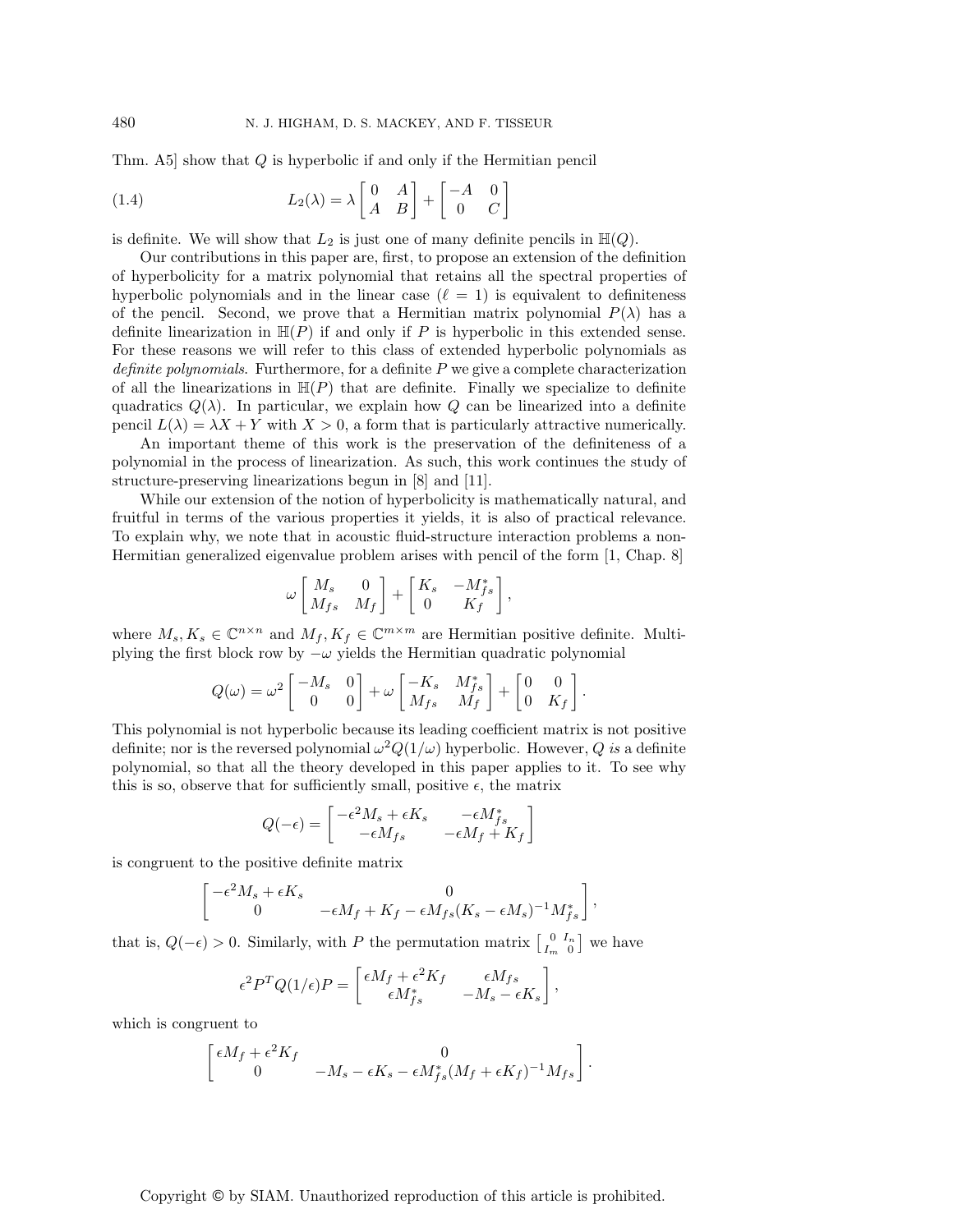

FIG. 2.1. *Correspondence between*  $\lambda$  *and*  $(\alpha, \beta)$ *. Note the two copies of*  $\mathbb{R} \cup {\infty}$  *represented by the upper semicircle and lower semicircle.*

For  $\epsilon$  negative and sufficiently close to 0 this matrix is negative definite, that is,  $Q(\epsilon^{-1})$  < 0. Thus there exist distinct  $\epsilon_1$  < 0 and  $\epsilon_2$  < 0 such that  $Q(\epsilon_1)$  < 0 and  $Q(\epsilon_2) > 0$ . It then follows from Theorem 2.6 below that the quadratic Q is definite.

2. Definiteness and hyperbolicity. We will use the homogenous forms of the degree  $\ell$  matrix polynomial  $P(\lambda) = \sum_{j=0}^{\ell} \lambda^{j} A_j$  and pencil  $L(\lambda) = \lambda X + Y$ , which are given by

$$
P(\alpha, \beta) = \sum_{j=0}^{\ell} \alpha^j \beta^{\ell-j} A_j, \qquad L(\alpha, \beta) = \alpha X + \beta Y.
$$

Then  $\lambda$  is identified with any pair  $(\alpha, \beta) \neq (0, 0)$  for which  $\lambda = \alpha/\beta$ . Without loss of generality we can take  $\alpha^2 + \beta^2 = 1$ , giving the pictorial representation in Figure 2.1 of the "unit circle"  $\mathbb{R} \cup {\infty}$  and the correspondence between  $\lambda$  and  $(\alpha, \beta)$ . Note that the unit circle contains two copies of  $\mathbb{R} \cup {\infty}$ , since  $(\alpha, \beta)$  and  $(-\alpha, -\beta)$  correspond to the same  $\lambda \in \mathbb{R} \cup \{\infty\}.$ 

We say that the matrix polynomial  $\widetilde{P}(\widetilde{\alpha}, \widetilde{\beta})$  is obtained from  $P(\alpha, \beta)$  by homogenous rotation if

(2.1) 
$$
\begin{bmatrix} \alpha \\ \beta \end{bmatrix} = \begin{bmatrix} c & -s \\ s & c \end{bmatrix} \begin{bmatrix} \widetilde{\alpha} \\ \widetilde{\beta} \end{bmatrix}, \quad c, s \in \mathbb{R}, \quad c^2 + s^2 = 1,
$$

and

$$
P(\alpha,\beta) = \sum_{j=0}^{\ell} \alpha^j \beta^{\ell-j} A_j = \sum_{j=0}^{\ell} (c\widetilde{\alpha} - s\widetilde{\beta})^j (s\widetilde{\alpha} + c\widetilde{\beta})^{\ell-j} A_j =: \sum_{j=0}^{\ell} \widetilde{\alpha}^j \widetilde{\beta}^{\ell-j} \widetilde{A}_j := \widetilde{P}(\widetilde{\alpha}, \widetilde{\beta}).
$$

It is easily checked that  $A_{\ell} = P(c, s)$  and  $A_0 = P(-s, c)$ . Further relationships between P and  $\widetilde{P}$  are given in the following lemma.

LEMMA 2.1. *Suppose*  $\widetilde{P}(\widetilde{\alpha}, \widetilde{\beta})$  *is obtained from*  $P(\alpha, \beta)$  *by homogenous rotation with*  $(\alpha, \beta)$  *and*  $(\widetilde{\alpha}, \widetilde{\beta})$  *related by* (2.1)*.* 

(a) P is positive definite at  $(\alpha, \beta)$  if and only if P is positive definite at  $(\tilde{\alpha}, \tilde{\beta})$ . *More generally, the signatures of the matrices*  $P(\alpha, \beta)$  *and*  $\widetilde{P}(\widetilde{\alpha}, \widetilde{\beta})$  *are the same.*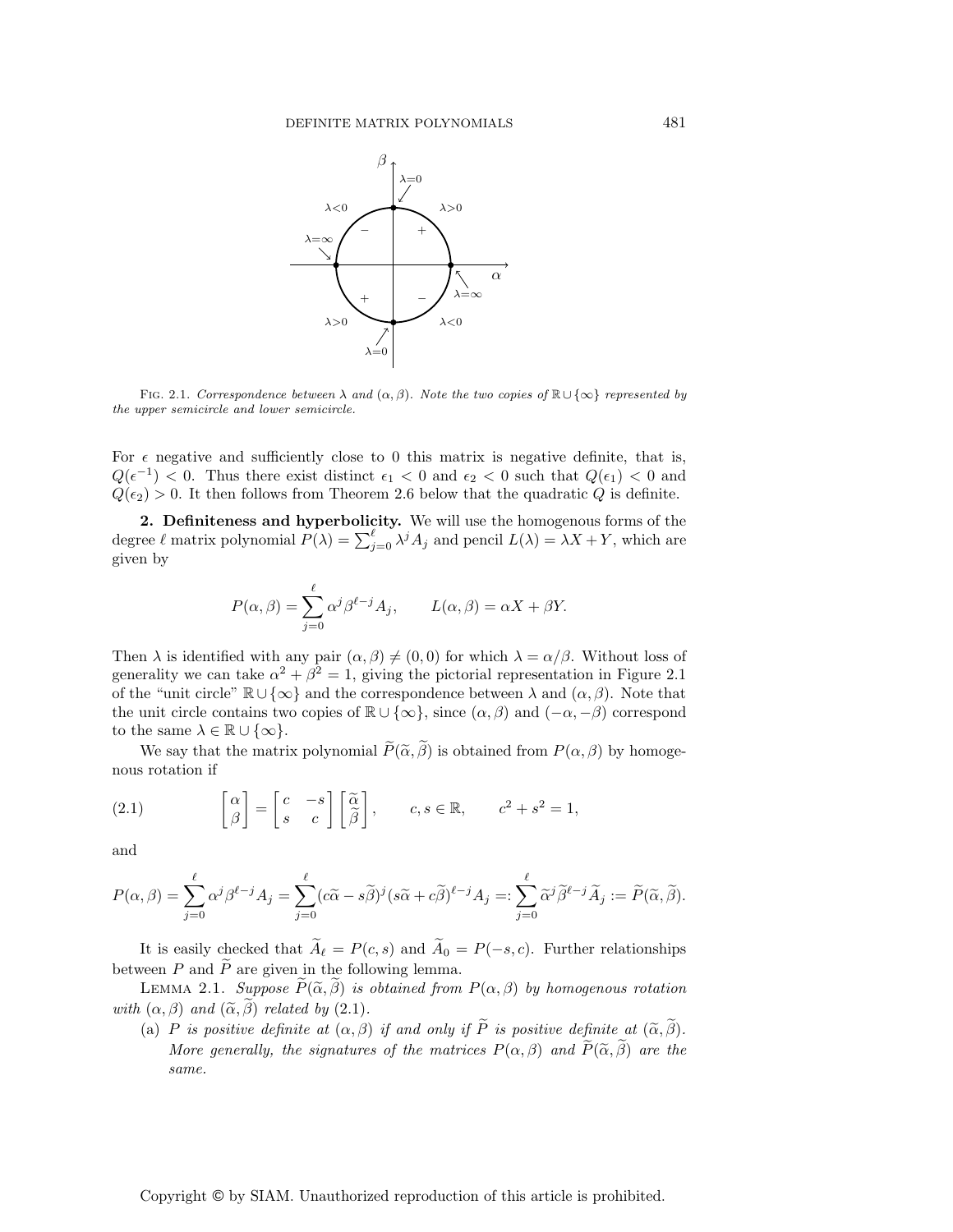- (b)  $x^*P(\alpha, \beta)x = x^*\widetilde{P}(\widetilde{\alpha}, \widetilde{\beta})x$  *for all nonzero*  $x \in \mathbb{C}^n$ *.*
- (c) The eigenvectors of P and  $\tilde{P}$  are the same, but the corresponding eigenvalues *are rotated.*

*Proof.* Since for any  $(\alpha, \beta)$  and  $(\tilde{\alpha}, \tilde{\beta})$  related by (2.1),  $P(\alpha, \beta)$  and  $\tilde{P}(\tilde{\alpha}, \tilde{\beta})$  are the same matrix, the proof is straightforward.  $\Box$ exactly the same matrix, the proof is straightforward.

Since a Hermitian pencil  $L(\lambda) = \lambda X + Y$  is definite if its Crawford number  $\gamma(X, Y)$ in (1.3) is strictly positive, it is clear that a sufficient condition for definiteness is that one of  $X$  and  $Y$  is definite. However, it is the definiteness of a suitable linear combination of  $X$  and  $Y$  that characterizes definiteness of the pair, as shown by the following lemma, which is essentially contained in [14], [15, Thm. 6.1.18] (see [15, p. 290] for references to earlier work on this topic).

THEOREM 2.2. *A Hermitian pencil*  $L(\lambda) = \lambda X + Y$  *is definite if and only if*  $L(\mu)$ *is a definite matrix for some*  $\mu \in \mathbb{R} \cup \{\infty\}$ , or equivalently if  $L(\alpha, \beta) > 0$  for some  $(\alpha, \beta)$  *on the unit circle.* 

Definite pairs have the desirable properties that they are simultaneously diagonalizable under congruence and, in the associated eigenproblem  $L(\lambda)x = 0$ , the eigenvalues are real and semisimple [15, Cor. 6.1.19].

Recall that, by definition, for a hyperbolic matrix polynomial  $P(\lambda) = \sum_{i=0}^{\ell} \lambda^i A_i$ the equation  $x^*P(\lambda)x = 0$  has  $\ell$  distinct real zeros for  $x \neq 0$ , and hence P has real eigenvalues. For such a P let

$$
\lambda_1(x) > \lambda_2(x) > \cdots > \lambda_\ell(x)
$$

be the roots of  $x^*P(\lambda)x$  for some nonzero  $x \in \mathbb{C}^n$ . Markus [13, Sec. 31] (see also [4, Sec. 13.4]) shows that the eigenvalues of P are distributed in  $\ell$  disjoint closed intervals

(2.2) 
$$
\mathcal{I}_j = \{\lambda_j(x): x \in \mathbb{C}^n, ||x||_2 = 1\}, \quad j = 1:\ell.
$$

Markus [13, Lem. 31.15] gives, moreover, the following characterization of hyperbolicity. In this result and below, we write  $P(\mu)$  when we are considering the definiteness of the matrix  $P(\mu) \in \mathbb{C}^{n \times n}$ , and reserve the notation  $P(\lambda)$  for the matrix polynomial.

THEOREM 2.3 (Markus's characterization of hyperbolicity). Let  $P(\lambda) = \sum_{j=0}^{\ell}$  $\lambda^{j}A_{j}$  be a Hermitian matrix polynomial of degree  $\ell > 1$  with  $A_{\ell} > 0$ . Then P is *hyperbolic if and only if there exist*  $\mu_j \in \mathbb{R}$  *such that* 

(2.3) 
$$
(-1)^{j} P(\mu_{j}) > 0, \qquad j = 1: \ell - 1, \qquad \mu_{1} > \mu_{2} > \cdots > \mu_{\ell - 1}.
$$

These properties combine to give a useful "definiteness diagram" that summarizes many of the key properties of hyperbolic polynomials.

THEOREM 2.4. *A hyperbolic polynomial*  $P(\lambda) = \sum_{j=0}^{\ell} \lambda^{j} A_{j}$ , with eigenvalues  $\lambda_{\ell n} \leq \cdots \leq \lambda_1$ , has the properties displayed in the following diagram, where the *closed shaded intervals are the*  $I_i$  *defined in* (2.2) *and the matrix*  $P(\mu)$  *is indefinite* (*i.e., has both positive and negative eigenvalues*) *on the interiors of these intervals:*

−∞ +∞ I- I2 I1 λ<sup>n</sup> λ(-<sup>−</sup>1)n+1 λ2<sup>n</sup> λn+1 λ<sup>n</sup> λ<sup>1</sup> <sup>P</sup> (μ)><sup>0</sup> <sup>P</sup> (μ)<<sup>0</sup> <sup>P</sup> (μ)><sup>0</sup> (−1)-<sup>−</sup>1P (μ)>0 (−1)-P (μ)>0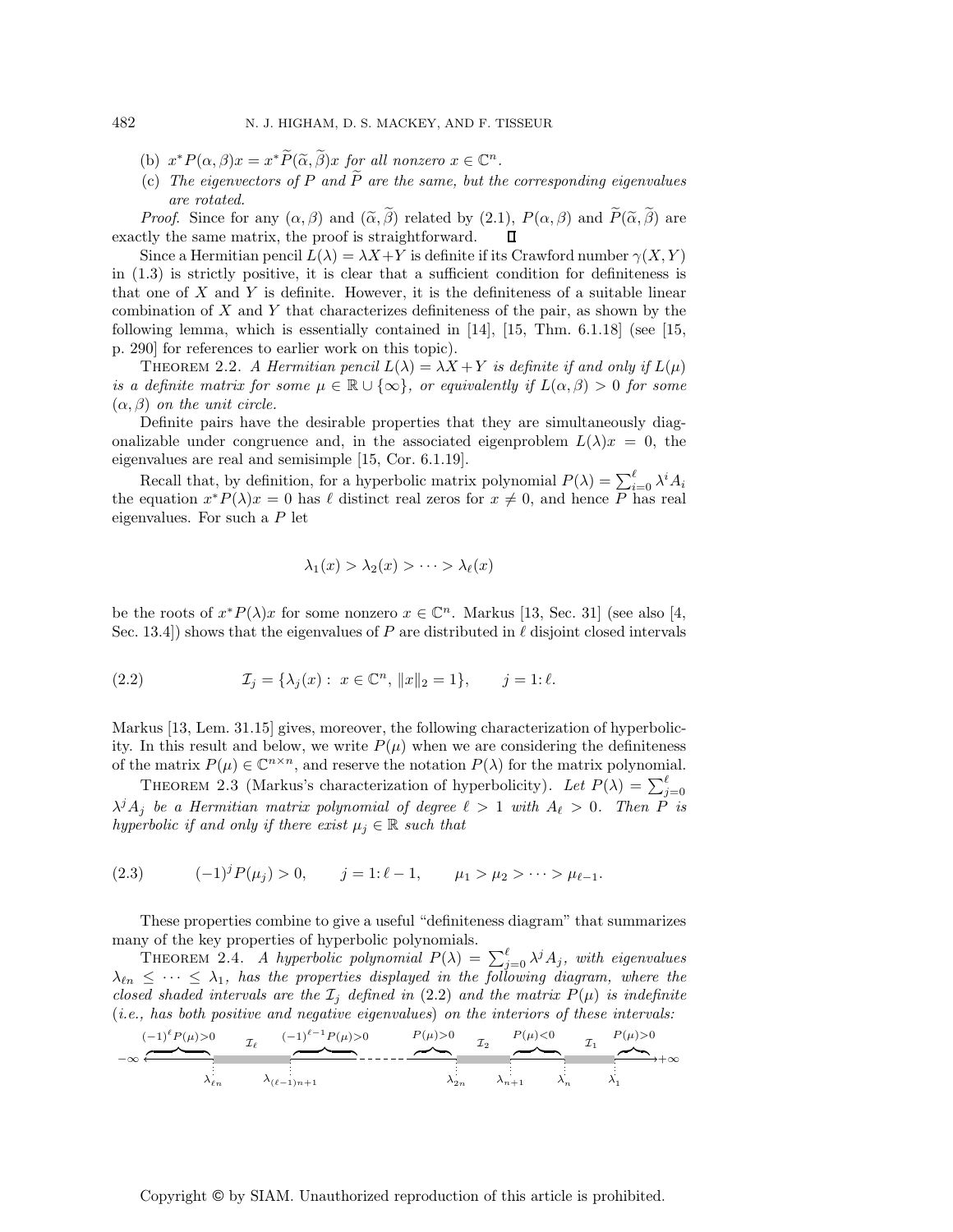*Proof.* The proof is essentially a matter of counting sign changes in eigenvalues. Since  $A_{\ell} > 0$ ,  $P(\mu) > 0$  for all sufficiently large  $\mu$ . Since  $\lambda_1$  is the largest eigenvalue of the polynomial  $P(\lambda)$ ,  $P(\lambda_1)$  is singular and  $P(\mu)$  is nonsingular for  $\mu > \lambda_1$ . Hence we must have  $P(\mu) > 0$  for  $\mu > \lambda_1$ . Likewise,  $(-1)^{\ell} P(\mu) > 0$  for  $\mu < \lambda_{\ell n}$ .

As  $\mu$  decreases from  $\lambda_1$  the inertia of the matrix  $P(\mu)$  changes only at an eigenvalue of  $P(\lambda)$ , and at a k-fold eigenvalue of  $P(\lambda)$  the number of negative eigenvalues of  $P(\mu)$  can increase by at most k. Hence any number  $\mu_1$  for which  $P(\mu_1) < 0$  satisfies  $\mu_1 < \lambda_n$ . Similarly, any number  $\mu_{\ell-1}$  for which  $(-1)^{\ell-1}P(\mu_{\ell-1}) > 0$  satisfies  $\lambda_{(\ell-1)n+1} < \mu_{\ell-1}$ . By continuing this argument we find that the points  $\mu_{\ell-1}, \ldots, \mu_1$ satisfying (2.3) can be accommodated in the diagram only by placing them in the bracketed intervals and that P must be indefinite inside each of the shaded intervals. Finally, it is easily seen that the shaded intervals are precisely the  $\mathcal{I}_j$  in (2.2). П

Note that hyperbolic pencils  $L(\lambda) = \lambda X + Y$  are definite since their coefficient matrices are Hermitian with  $X > 0$ . However, a definite pair is not necessarily hyperbolic in the standard sense since  $X$  and  $Y$  can both be indefinite. We can now make a definition of definite polynomial that extends the notion of hyperbolicity and is consistent with the definition of definite pencil.

DEFINITION 2.5 (definite polynomial). *A Hermitian matrix polynomial*  $P(\lambda)$  =  $\sum_{j=0}^{\ell} \lambda^{j} A_{j}$  *is* definite *if there exists*  $\mu \in \mathbb{R} \cup \{\infty\}$  *such that the matrix*  $P(\mu)$  *is definite*  $\overline{adj}$  *and for every nonzero*  $x \in \mathbb{C}^n$  the scalar equation  $x^*P(\lambda)x = 0$  has  $\ell$  distinct zeros in R ∪ {∞}*.*

To see the consistency of the definition take a definite  $P$  and homogeneously rotate P into  $\tilde{P}$  so that  $\mu$  corresponds to  $\infty$ , that is,  $\mu = \alpha/\beta$  corresponds to  $\tilde{\mu} =$  $\tilde{\alpha}/\tilde{\beta} = 1/0 = \infty$  (this can be done by setting  $c = \alpha$  and  $s = \beta$  in (2.1)); then by Lemma 2.1,  $\widetilde{P}(\widetilde{\mu}) = \widetilde{A}_{\ell} > 0$ . If  $x^*P(\lambda)x = 0$  has distinct roots in  $\mathbb{R} \cup \{\infty\}$ then  $x^*P(\lambda)x = 0$  has real distinct zeros (and no infinite root since  $A_{\ell} > 0$ ). Here we adopt the convention that  $x^*P(\lambda)x = \sum_{j=0}^{\ell} a_j(x)\lambda^j$  has a root at  $\infty$  whenever  $a_{\ell}(x) = 0$ . Thus  $P(\lambda)$  is hyperbolic. Hence any definite matrix polynomial is actually a "homogeneously rotated" hyperbolic matrix polynomial. By Lemma 2.1 all the spectral and definiteness properties of hyperbolic polynomials are inherited by definite polynomials as long as we interpret "intervals" *homogeneously* on the unit circle; see Figure 2.2.

Note that, for a matrix polynomial  $P(\alpha, \beta)$  of degree  $\ell$  in homogeneous variables  $\alpha, \beta$ , we have  $P(-\alpha, -\beta) = (-1)^{\ell} P(\alpha, \beta)$ . Thus for odd degree Hermitian polynomials  $P(-\alpha, -\beta)$  and  $P(\alpha, \beta)$  have opposite signature for any  $(\alpha, \beta)$  on the unit circle and hence an antisymmetric (through the origin) definiteness diagram (see Figure 2.2 (a)). An even degree Hermitian polynomial has  $P(-\alpha, -\beta)$  and  $P(\alpha, \beta)$  with the same signature for any  $(\alpha, \beta)$  on the unit circle and hence a symmetric (through the origin) definiteness diagram (see Figure 2.2 (b)). By virtue of this (anti)symmetry the leftmost definiteness semi-interval in Theorem 2.4, that is,  $\{\mu < \lambda_{\ell n} : (-1)^{\ell} P(\mu) > 0\},\$ together with the rightmost definiteness semi-interval,  $\{\mu > \lambda_1 : P(\mu) > 0\}$ , can be considered as one definiteness interval and any hyperbolic matrix polynomial of degree  $\ell$  can be regarded as having  $\ell$  distinct definiteness intervals (and not  $\ell + 1$  as the diagram of Theorem 2.4 might suggest).

In view of the connection between hyperbolic polynomials and definite polynomials via homogeneous rotation we have the following extension of Markus's characterization of hyperbolic matrix polynomials in Theorem 2.3. Unlike the latter result, ours is valid for  $\ell = 1$ .

Theorem 2.6 (characterization of definite matrix polynomial). *A Hermitian matrix polynomial*  $P(\lambda) = \sum_{j=0}^{\ell} \lambda^{j} A_j$  *is definite if and only if there exist*  $\gamma_j \in \mathbb{R} \cup$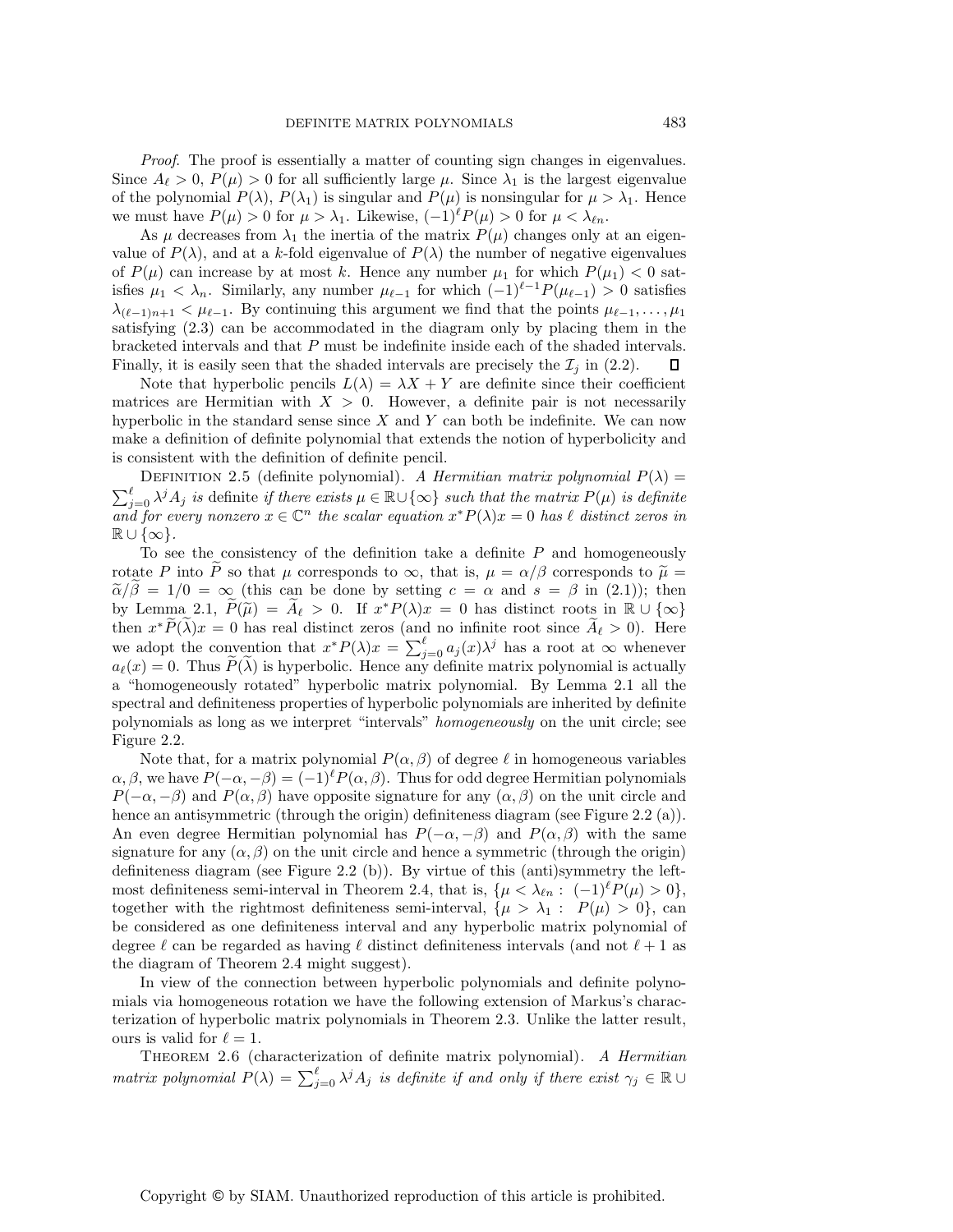

Fig. 2.2. *Examples of definiteness diagrams for* (a) *definite pencils and* (b) *definite quadratics. The shaded arcs are the arcs of indefiniteness.*

 ${\infty}$  *with*  $\gamma_0 > \gamma_1 > \gamma_2 > \cdots > \gamma_{\ell-1}$  ( $\gamma_0 = \infty$  *being possible) such that*  $P(\gamma_0)$ ,  $P(\gamma_1), \ldots, P(\gamma_{\ell-1})$  are definite matrices with alternating parity.

**3. Hermitian linearizations.** We recall some definitions and results from [8], [12]. With the notation

(3.1) 
$$
\Lambda = \left[\lambda^{\ell-1}, \lambda^{\ell-2}, \ldots, 1\right]^T \in \mathbb{F}^{\ell},
$$

where  $\ell = \deg(P)$  and  $\mathbb{F} = \mathbb{C}$  or  $\mathbb{R}$ , define two vector spaces of  $\ell n \times \ell n$  pencils  $L(\lambda) = \lambda X + Y$ :

(3.2) 
$$
\mathbb{L}_1(P) = \{ L(\lambda) : L(\lambda)(\Lambda \otimes I_n) = v \otimes P(\lambda), v \in \mathbb{F}^{\ell} \},
$$

(3.3) 
$$
\mathbb{L}_2(P) = \{ L(\lambda) : (A^T \otimes I_n)L(\lambda) = w^T \otimes P(\lambda), w \in \mathbb{F}^{\ell} \},
$$

where  $\otimes$  is the Kronecker product [10, Chap. 12]. The vectors v and w are referred to as "right ansatz" and "left ansatz" vectors, respectively. It is easily checked that for the companion forms in (1.2),  $C_1(\lambda) \in \mathbb{L}_1(P)$  with  $v = e_1$  and  $C_2(\lambda) \in \mathbb{L}_2(P)$  with  $w = e_1$ , where  $e_i$  denotes the *i*th column of  $I_\ell$ . For any regular P almost all pencils in  $\mathbb{L}_1(P)$  and  $\mathbb{L}_2(P)$  are linearizations of P [12, Thm. 4.7]. The intersection

(3.4) 
$$
\mathbb{DL}(P) = \mathbb{L}_1(P) \cap \mathbb{L}_2(P)
$$

is of particular interest, because there is a simultaneous correspondence via Kronecker products between left and right eigenvectors of  $P$  and those of pencils in  $D\mathbb{L}(P)$ . Two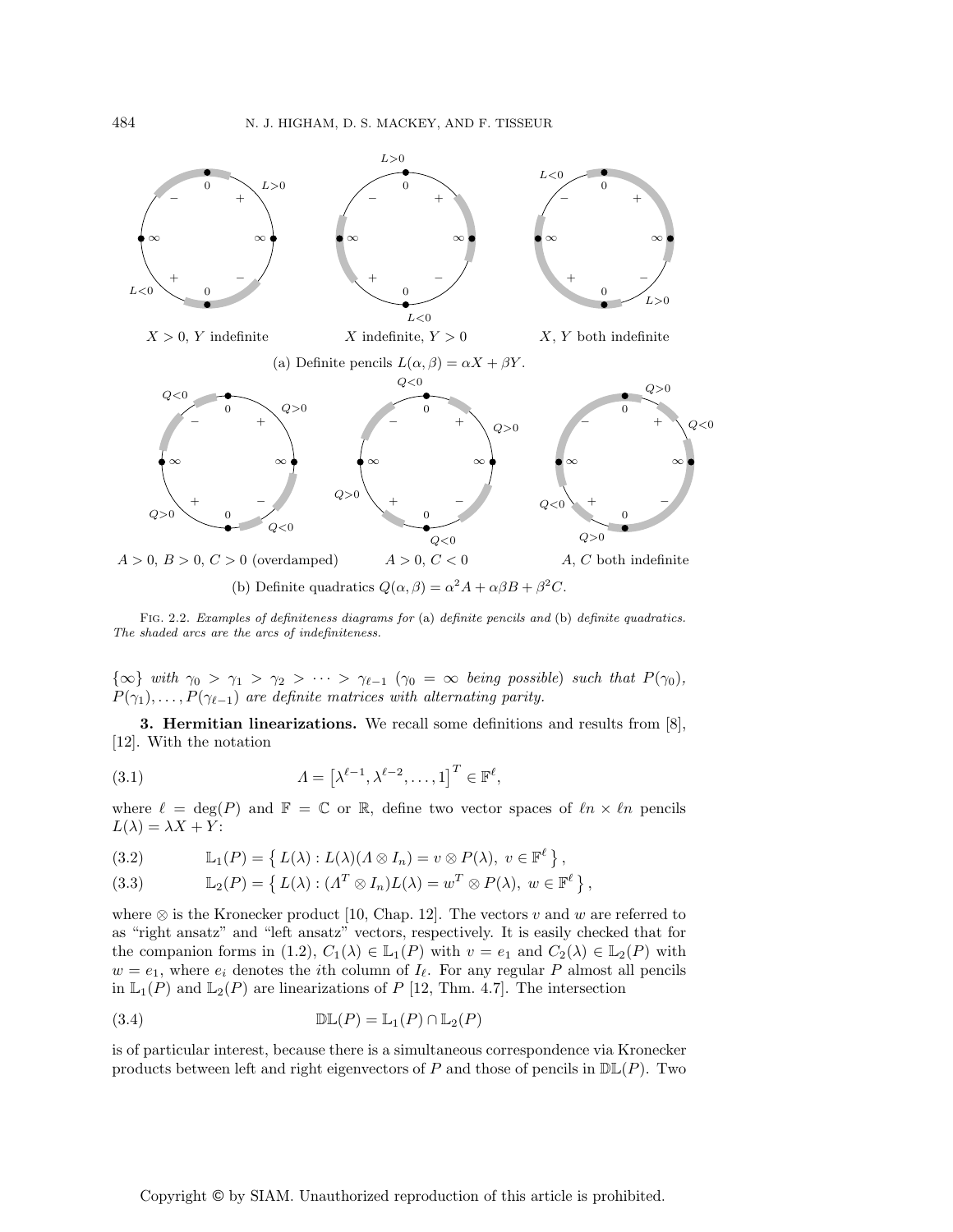key facts are that  $L \in \mathbb{DL}(P)$  if and only if L satisfies the conditions in (3.2) and (3.3) with  $w = v$ , and that every  $v \in \mathbb{F}^{\ell}$  uniquely determines X and Y such that  $L(\lambda) = \lambda X + Y$  is in  $\mathbb{DL}(P)$  [8, Thm. 3.4], [12, Thm. 5.3]. Thus  $\mathbb{DL}(P)$  is an  $\ell$ dimensional space of pencils associated with P. Just as for  $\mathbb{L}_1(P)$  and  $\mathbb{L}_2(P)$ , almost all pencils in  $D\mathbb{L}(P)$  are linearizations when P is regular [12, Thm. 6.8]. Define the block Hankel, block  $j \times j$  matrices

$$
\mathcal{L}_j=\left[\begin{matrix}A_\ell\\ A_{\ell-1}\end{matrix}\right],\qquad \mathcal{U}_j=\left[\begin{matrix}A_{j-1}\ldots A_1\,A_0\\ \vdots\\ A_1\end{matrix}\right].
$$

It is shown in [8, Thm. 3.5] that the jth standard basis pencil in  $D\mathbb{L}(P)$  with ansatz vector  $e_j$   $(j = 1: \ell)$  can be expressed as

(3.5) 
$$
L_j(\lambda) = \lambda X_j - X_{j-1}, \qquad X_j = \begin{bmatrix} \mathcal{L}_j & 0 \\ 0 & -\mathcal{U}_{\ell-j} \end{bmatrix}.
$$

 $(\mathcal{L}_i \text{ and } \mathcal{U}_j \text{ are taken to be void when } j = 0.)$ 

Now for a Hermitian matrix polynomial  $P(\lambda)$  of degree  $\ell$ , let

(3.6) 
$$
\mathbb{H}(P) := \{ \lambda X + Y \in \mathbb{L}_1(P) : X^* = X, Y^* = Y \}
$$

denote the set of all Hermitian pencils in  $\mathbb{L}_1(P)$ . It is shown in [8, Thm. 6.1] that  $\mathbb{H}(P)$ is the subset of all pencils in  $D\mathbb{L}(P)$  with a real ansatz vector. In other words, for each vector  $v \in \mathbb{R}^{\ell}$  there is a unique Hermitian pencil in  $\mathbb{H}(P)$  defined by  $\sum_{j=1}^{\ell} v_j(\lambda X_j +$  $X_{j-1}$ ) with  $X_j$  as in (3.5), and every pencil in  $\mathbb{H}(P)$  can be written in this way.

**4. Definite linearizations.** In this section,  $L(\lambda) = \lambda X + Y$  is an element of  $\mathbb{H}(P)$  with ansatz vector  $v \in \mathbb{R}^{\ell}$ , where  $\ell$  is the degree of P. We begin with the statement of our two main results.

Theorem 4.1 (existence of definite linearizations). *A Hermitian matrix polynomial*  $P(\lambda)$  *has a definite linearization in*  $\mathbb{H}(P)$  *if and only if* P *is definite.* 

We denote by  $\mathcal{D}(P)$  the subset of all definite pencils in  $\mathbb{H}(P)$ , i.e.,

$$
\mathcal{D}(P) = \{ L \in \mathbb{H}(P) : L \text{ is a definite pencil } \} \subseteq \mathbb{H}(P).
$$

Note that since every definite pencil is regular, by [12, Thm. 4.3] any pencil in  $\mathcal{D}(P)$ is automatically a definite linearization of P. With a vector  $v \in \mathbb{R}^{\ell}$  we associate a scalar polynomial

$$
\mathsf{p}(\lambda; v) := v^T A = \sum_{i=1}^{\ell} v_i \lambda^{\ell - i},
$$

referred to as the v-polynomial. We adopt the convention that  $p(\lambda; v)$  has a root at  $\infty$  whenever  $v_1 = 0$ .

THEOREM 4.2 (characterization of  $\mathcal{D}(P)$ ). Suppose the Hermitian matrix polyno*mial P* of degree  $\ell$  is definite and  $L(\lambda) = \lambda X + Y \in \mathbb{H}(P)$  with ansatz vector  $v \in \mathbb{R}^{\ell}$ . *Then*  $L \in \mathcal{D}(P)$  *if and only if the roots of*  $p(x; v)$ *, including*  $\infty$  *if*  $v_1 = 0$ *, are real, simple* (*i.e., of multiplicity* 1)*, and lie in distinct definiteness intervals for* P*. Moreover,*  $L(\alpha, \beta) = \alpha X + \beta Y$  *is a definite matrix if and only if*  $L \in \mathcal{D}(P)$  *and*  $(\alpha, \beta)$  *lies in the one definiteness interval for*  $P$  *that is not occupied by a root of*  $p(x; v)$ *.* 

The rest of this section is devoted to the proofs of these two theorems.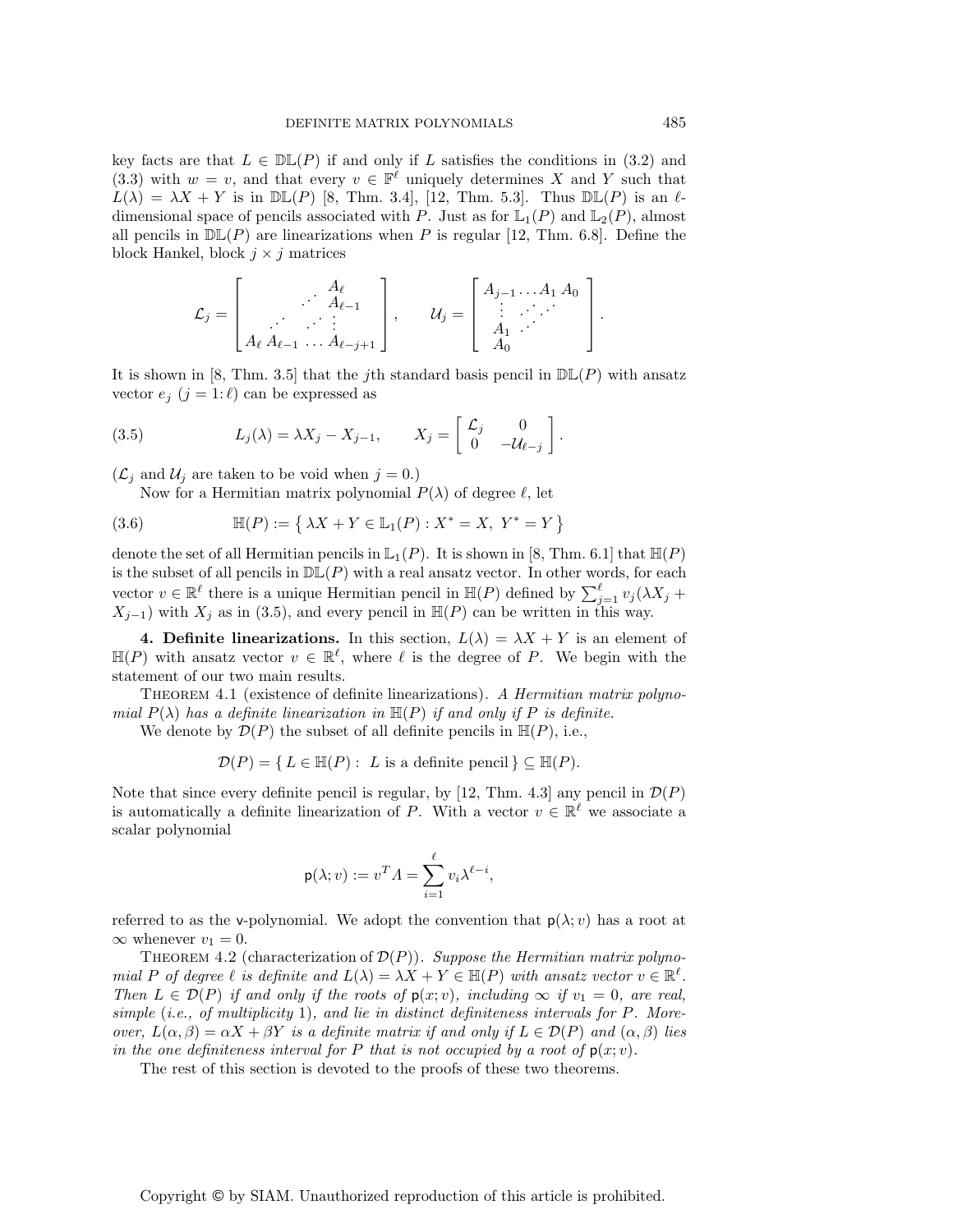**4.1. Ansatz vector conditions.** The first task is to eliminate from further consideration any ansatz vector  $v \in \mathbb{R}^{\ell}$  such that  $p(x; v)$  has either a complex (nonreal) root or a real root (including  $\infty$ ) with multiplicity 2 or greater. Synthetic division carried out by Horner's method is one of the key ingredients for this task.

LEMMA 4.3. Let  $p(x) = a_0 + a_1x + \cdots + a_mx^m$  and denote by  $q_i(s)$ ,  $i = 0$ : m, *the scalars generated by Horner's method for evaluating the polynomial* p *at a point* s*, that is,*

$$
q_0(s) = a_m
$$
,  $q_i(s) = sq_{i-1}(s) + a_{m-i}$ ,  $i = 1$ : m.

*Define the degree* m − 1 *polynomial*

 $\widehat{q}_s(x) := q_{m-1}(s) + q_{m-2}(s)x + \cdots + q_k(s)x^{m-k-1} + \cdots + q_1(s)x^{m-2} + q_0(s)x^{m-1}.$ 

*Then we have the following:*

- (a)  $p(x) = (x s)\hat{q}_s(x) + p(s)$ .
- (b) *If* s is a root of  $p(x)$  then  $p(x) = (x s)\hat{q}_s(x)$  and  $\hat{q}_s(x) = a_m \prod_{i=1}^{m-1} (x r_i)$ , *where*  $r_1, r_2, \ldots, r_{m-1}$  *are the other roots of* p.
- (c) If r and s are distinct roots of  $p(x)$  then  $\hat{q}_s(r)=0$ .
- (d) s is a root of p with multiplicity at least two if and only if  $\hat{q}_s(s)=0$ .
- *Proof*. (a) is a standard identity for Horner's method; see, e.g., [6, Sec. 5.2].  $(a) \Rightarrow$  (b) is immediate, and (b) implies (c) and (d). О

In what follows we often use  $\Lambda$  in (3.1) with an argument:

$$
\Lambda(r) = [r^{\ell-1}, r^{\ell-2}, \dots, 1]^T.
$$

We will need to refer to the following result from [12, Lem. 6.5].

LEMMA 4.4. *Suppose that*  $L(\lambda) \in \mathbb{DL}(P)$  *with ansatz vector* v and  $p(x; v)$  *is the*  $\vee$ *-polynomial of*  $v$ *. Let*  $Y_i$  *denote the jth block column of*  $Y$  *in*  $L(\lambda) = \lambda X + Y$ *, where*  $1 \leq j \leq \ell - 1$ . Then

$$
\left(\Lambda^T(x)\otimes I\right)Y_j=q_{j-1}(x;v)P(x)-x\mathsf{p}(x;v)P_{j-1}(x),
$$

*where*  $q_{j-1}(x; v)$  *and*  $P_{j-1}(x)$  *are the scalar and matrix generated by Horner's method for evaluating*  $p(x; v)$  *and*  $P(x)$ *, respectively, as in Lemma* 4.3*.* 

We recall an operation on block matrices introduced in [12] that is useful for constructing pencils in  $\mathbb{L}_1(P)$ . For block  $\ell \times \ell$  matrices X and Y with  $n \times n$  blocks  $X_{ij}$  and  $Y_{ij}$ , the column-shifted sum  $X \boxplus Y$  of X and Y is defined by

$$
X \boxplus Y := \begin{bmatrix} X_{11} & \dots & X_{1\ell} & 0 \\ \vdots & & \vdots & \vdots \\ X_{\ell 1} & \dots & X_{\ell \ell} & 0 \end{bmatrix} + \begin{bmatrix} 0 & Y_{11} & \dots & Y_{1\ell} \\ \vdots & \vdots & & \vdots \\ 0 & Y_{\ell 1} & \dots & Y_{\ell \ell} \end{bmatrix} \in \mathbb{F}^{\ell n \times \ell (n+1)},
$$

where the zero blocks are  $n \times n$ . It is shown in [12, Lem. 3.4] that

(4.1)  $L(\lambda) \in \mathbb{L}_1(P)$  with ansatz vector  $v \in \mathbb{F}^{\ell} \Leftrightarrow X \boxplus Y = v \otimes [A_{\ell} \ A_{\ell-1} \ \dots \ A_0].$ 

We can now prove the following result.

LEMMA 4.5. *Suppose* P *is a Hermitian matrix polynomial and*  $L \in \mathbb{H}(P)$  *with ansatz vector* v*. If either*

(a) *the* v-polynomial  $p(x; v)$  *has a* (*nonreal*) *complex conjugate pair of roots s* and s*, or*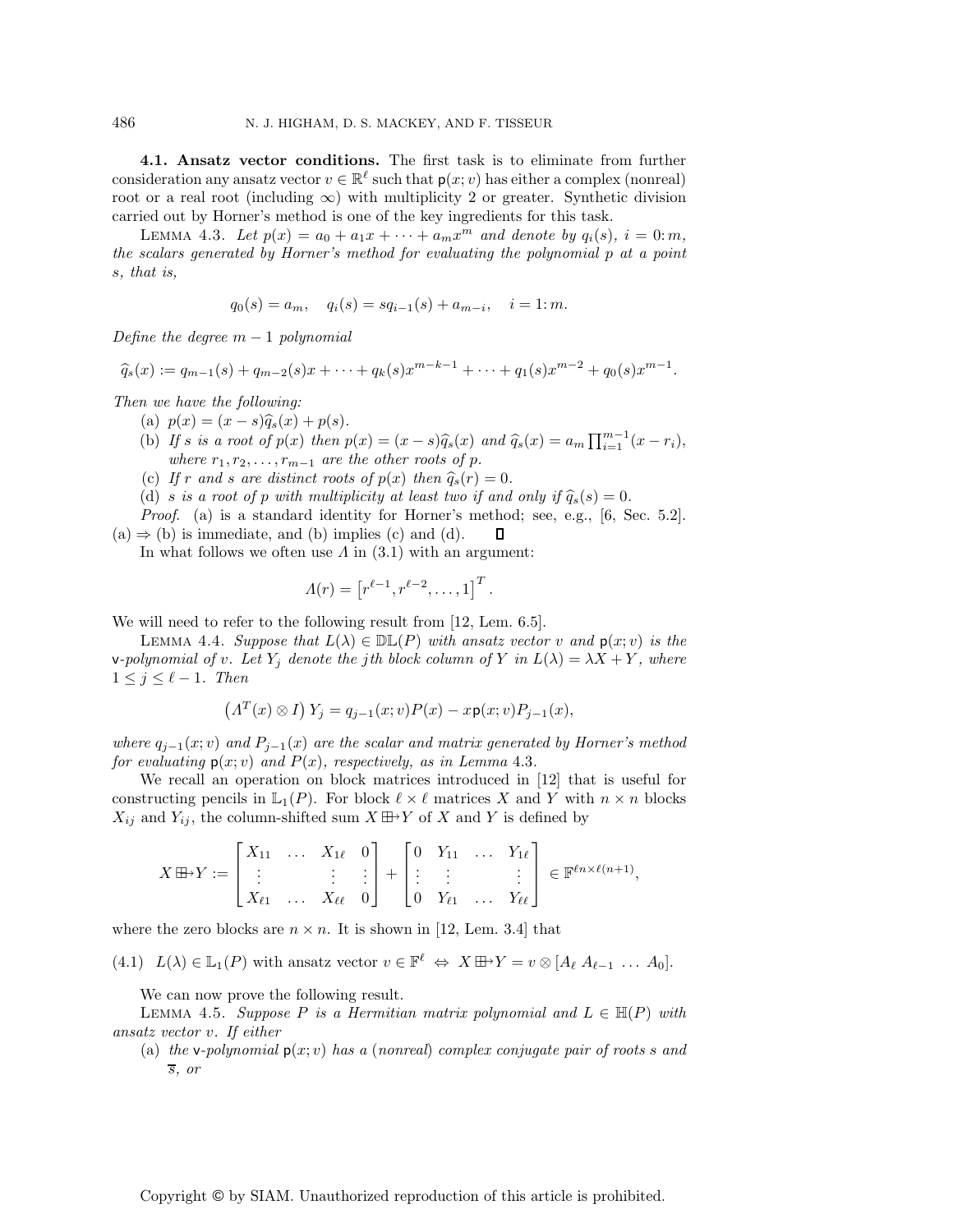(b) p(x; v) *has a real root* s *with multiplicity at least* 2*, or*

(c)  $\infty$  *is a root of*  $p(x; v)$  *with multiplicity at least 2, i.e.,*  $v_1 = v_2 = 0$ *, then* L *is not a definite pencil.*

*Proof.* To prove parts (a) and (b) we use a congruence transformation  $S(\alpha X + \beta Y)$  $\beta Y$ )S<sup>\*</sup> so as to preserve and reveal the nondefiniteness of  $L(\alpha, \beta) = \alpha X + \beta Y$ . Let

$$
S = \left[ \begin{array}{cc} \frac{I_{\ell-1} & 0}{\Lambda^T(s)} \end{array} \right] \otimes I_n,
$$

where s is the given complex (or multiple real) root of  $p(x; v)$ . Using Lemma 4.4 together with  $p(s; v) = 0$ , we see that the bottom block row of SY has the form

$$
(SY)_{\ell,:} = [ q_0(s; v)P(s) \quad q_1(s; v)P(s) \quad \dots \quad q_{\ell-2}(s; v)P(s) \quad \boxed{\ast} ],
$$

where the scalars  $q_j(s; v)$ ,  $j = 0: \ell - 2$  are generated by Horner's method for  $p(s; v)$  as in Lemma 4.3. Observe that  $S \cdot L(\lambda)$  is no longer in  $\mathbb{H}(P)$  but is still in  $\mathbb{L}_1(P)$ , since

$$
S \cdot L(\lambda)(\Lambda \otimes I) = S \cdot (v \otimes P(\lambda)) = \left( \begin{bmatrix} I_{\ell-1} & 0 \\ \frac{I_{\ell-1}}{\Lambda^T(s)} \end{bmatrix} \otimes I_n \right) (v \otimes P(\lambda))
$$

$$
= \begin{bmatrix} v_1 \\ v_2 \\ \vdots \\ v_{\ell-1} \\ p(s; v) \end{bmatrix} \otimes P(\lambda) = \begin{bmatrix} v_1 \\ v_2 \\ \vdots \\ v_{\ell-1} \\ 0 \end{bmatrix} \otimes P(\lambda),
$$

so that we can use the column shifted sum to deduce the structure of  $SX$  and  $SY$ . Since the right ansatz vector of  $S \cdot L(\lambda)$  is  $[v_1, \ldots, v_{\ell-1}, 0]^T$ , we know from (4.1) that the bottom block row of the shifted sum  $SX \oplus SY$  must be zero. Thus the bottom block rows of  $SX$  and  $SY$  are

$$
(SX)_{\ell,:} = -[0 \quad q_0(s; v)P(s) \quad q_1(s; v)P(s) \quad \dots \quad q_{\ell-2}(s; v)P(s)],
$$
  
\n
$$
(SY)_{\ell,:} = [q_0(s; v)P(s) \quad q_1(s; v)P(s) \quad \dots \quad q_{\ell-2}(s; v)P(s) \quad 0].
$$

From this we can now compute the  $(\ell, \ell)$ -blocks of  $SXS^*$  and  $SYS^*,$ 

$$
\begin{aligned} (SXS^*)_{\ell,\ell} &= (SX)_{\ell,:} \ S^*_{:, \ell} = (SX)_{\ell,:} \ (A(\overline{s}) \otimes I_n) = -\widehat{q}_s(\overline{s}; v)P(s), \\ (SYS^*)_{\ell,\ell} &= (SY)_{\ell,:} \ (A(\overline{s}) \otimes I_n) = \overline{s} \ \widehat{q}_s(\overline{s}; v)P(s), \end{aligned}
$$

where  $\hat{q}_s(x; v) = \sum_{j=0}^{\ell-2} q_j(s; v) x^{\ell-j-2}$ . But  $\hat{q}_s(\overline{s}; v) = 0$  by Lemma 4.3 (c) for part (a) or Lemma 4.3 (d) for part (b). Thus  $[S(\alpha X + \beta Y)S^*]_{\ell,\ell} = 0$  for all  $(\alpha, \beta)$  on the unit circle, showing that  $\alpha X + \beta Y$  is not a definite pencil.

For the proof of part  $(c)$  we observe from  $(3.5)$  that for the standard basis pencils  $L_3, L_4, \ldots, L_\ell$  for  $\mathbb{H}(P)$  with ansatz vectors  $e_3, e_4, \ldots, e_\ell$ , the  $(1, 1)$  block is identically 0. Thus for any ansatz vector  $v \in \mathbb{R}^{\ell}$  with  $v_1 = v_2 = 0$ , the corresponding  $L(\lambda) =$  $\lambda X + Y \in \mathbb{H}(P)$  has zero  $(1, 1)$  blocks in X and Y, so that  $(\alpha X + \beta Y)_{1,1} \equiv 0$  for all  $\alpha$ ,  $\beta$ . Hence  $\alpha X + \beta Y$  is not a definite matrix for any  $(\alpha, \beta)$  on the unit circle, and L is therefore not a definite pencil.  $\Box$ 

In light of Lemma 4.5, we now assume throughout the remainder of section 4 that the ansatz vector  $v \in \mathbb{R}^{\ell}$  is such that  $p(x; v)$  has  $\ell - 1$  distinct real roots (including possibly  $\infty$  when  $v_1 = 0$ ).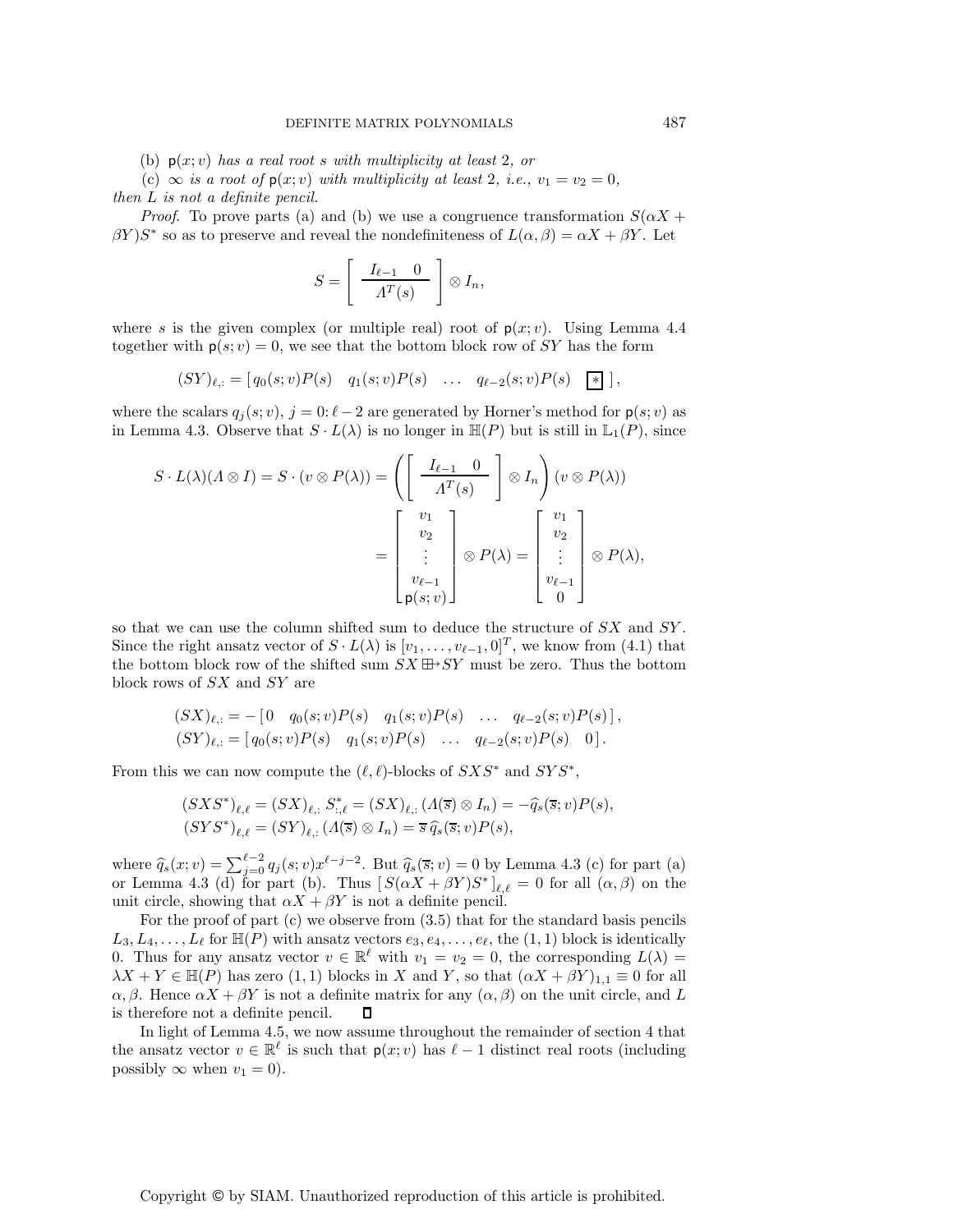The second major step in the proof of Theorems 4.1 and 4.2 is to block-diagonalize the pencil  $\alpha X + \beta Y$  by a "definiteness-revealing" congruence. The generic case  $v_1 \neq 0$ is treated first in its entirety; then we come back to look at  $v_1 = 0$ ,  $v_2 \neq 0$ , and see which parts of the argument for  $v_1 \neq 0$  must be modified to handle this case.

**4.2. Case 1:**  $v_1 \neq 0$ . As before,  $L(\lambda) \in \mathbb{H}(P) \subset \mathbb{DL}(P)$ . Let  $r_1, r_2, \ldots, r_{\ell-1}$  be the finite real and distinct roots of the v-polynomial  $p(x; v)$ . We start the reduction of  $\alpha X + \beta Y$  to block diagonal form by nonsingular congruence with the matrix

(4.2) 
$$
S = \begin{bmatrix} e_1 & \Lambda(r_1) & \Lambda(r_2) & \ldots & \Lambda(r_{\ell-1}) \end{bmatrix}^T \otimes I_n.
$$

It is easy to verify that  $S \cdot L(\lambda) \in \mathbb{L}_1(P)$  with right ansatz vector  $v_1e_1$ . SY has the form

$$
SY = \begin{bmatrix} v_1 A_{\ell-1} - v_2 A_{\ell} & v_1 A_{\ell-2} - v_3 A_{\ell} & \dots & v_1 A_1 - v_{\ell} A_{\ell} & v_1 A_0 \\ q_0(r_1; v) P(r_1) & q_1(r_1; v) P(r_1) & \dots & q_{\ell-2}(r_1; v) P(r_1) & \ast \\ q_0(r_2; v) P(r_2) & q_1(r_2; v) P(r_2) & \dots & q_{\ell-2}(r_2; v) P(r_2) & \ast \\ \vdots & \vdots & \vdots & \vdots & \vdots \\ q_0(r_{\ell-1}; v) P(r_{\ell-1}) & q_1(r_{\ell-1}; v) P(r_{\ell-1}) & \dots & q_{\ell-2}(r_{\ell-1}; v) P(r_{\ell-1}) & \ast \end{bmatrix};
$$

for block rows  $2:\ell$  this is obtained by using Lemma 4.4 repeatedly on block columns  $1:\ell-1$  of Y, while the form of the first block row follows from that of Y on using the basis elements in (3.5) (since  $L(\lambda) \in \mathbb{DL}(P)$ ). Combining this with the shifted sum property in (4.1),  $SX \boxplus Y = v_1e_1 \otimes [A_{\ell} \dots A_0]$ , we find that

$$
SX = \begin{bmatrix} v_1 A_{\ell} & v_2 A_{\ell} & \dots & v_{\ell} A_{\ell} \\ 0 & -q_0(r_1; v)P(r_1) & \dots & -q_{\ell-2}(r_1; v)P(r_1) \\ \vdots & \vdots & & \vdots \\ 0 & -q_0(r_{\ell-1}; v)P(r_{\ell-1}) & \dots & -q_{\ell-2}(r_{\ell-1}; v)P(r_{\ell-1}) \end{bmatrix},
$$
  
\n
$$
SY = \begin{bmatrix} v_1 A_{\ell-1} - v_2 A_{\ell} & \dots & v_1 A_1 - v_{\ell} A_{\ell} & v_1 A_0 \\ q_0(r_1; v)P(r_1) & \dots & q_{\ell-2}(r_1; v)P(r_1) & 0 \\ \vdots & & \vdots & \vdots \\ q_0(r_{\ell-1}; v)P(r_{\ell-1}) & \dots & q_{\ell-2}(r_{\ell-1}; v)P(r_{\ell-1}) & 0 \end{bmatrix}.
$$

Completing the congruence by right multiplication with  $S^*$  yields the two Hermitian matrices

$$
SXS^* = \begin{bmatrix} v_1 A_{\ell} & 0 & 0 & \dots & 0 \\ 0 & -\hat{q}_{r_1}(r_1)P(r_1) & -\hat{q}_{r_1}(r_2)P(r_1) & \dots & -\hat{q}_{r_1}(r_{\ell-1})P(r_1) \\ 0 & -\hat{q}_{r_2}(r_1)P(r_2) & -\hat{q}_{r_2}(r_2)P(r_2) & \dots & -\hat{q}_{r_2}(r_{\ell-1})P(r_2) \\ \vdots & \vdots & \vdots & \vdots & \vdots \\ 0 & -\hat{q}_{r_{\ell-1}}(r_1)P(r_{\ell-1}) & -\hat{q}_{r_{\ell-1}}(r_2)P(r_{\ell-1}) & \dots & -\hat{q}_{r_{\ell-1}}(r_{\ell-1})P(r_{\ell-1}) \end{bmatrix},
$$

$$
SYS^* = \n\begin{bmatrix}\nv_1 A_{\ell-1} - v_2 A_{\ell} & v_1 P(r_1) & v_1 P(r_2) & \dots & v_1 P(r_{\ell-1}) \\
v_1 P(r_1) & r_1 \hat{q}_{r_1}(r_1) P(r_1) & r_2 \hat{q}_{r_1}(r_2) P(r_1) & \dots & r_{\ell-1} \hat{q}_{r_1}(r_{\ell-1}) P(r_1) \\
v_1 P(r_2) & r_1 \hat{q}_{r_2}(r_1) P(r_2) & r_2 \hat{q}_{r_2}(r_2) P(r_2) & \dots & r_{\ell-1} \hat{q}_{r_2}(r_{\ell-1}) P(r_2) \\
\vdots & \vdots & \vdots & \vdots \\
v_1 P(r_{\ell-1}) & r_1 \hat{q}_{r_{\ell-1}}(r_1) P(r_{\ell-1}) r_2 \hat{q}_{r_{\ell-1}}(r_2) P(r_{\ell-1}) & \dots & r_{\ell-1} \hat{q}_{r_{\ell-1}}(r_{\ell-1}) P(r_{\ell-1})\n\end{bmatrix}.
$$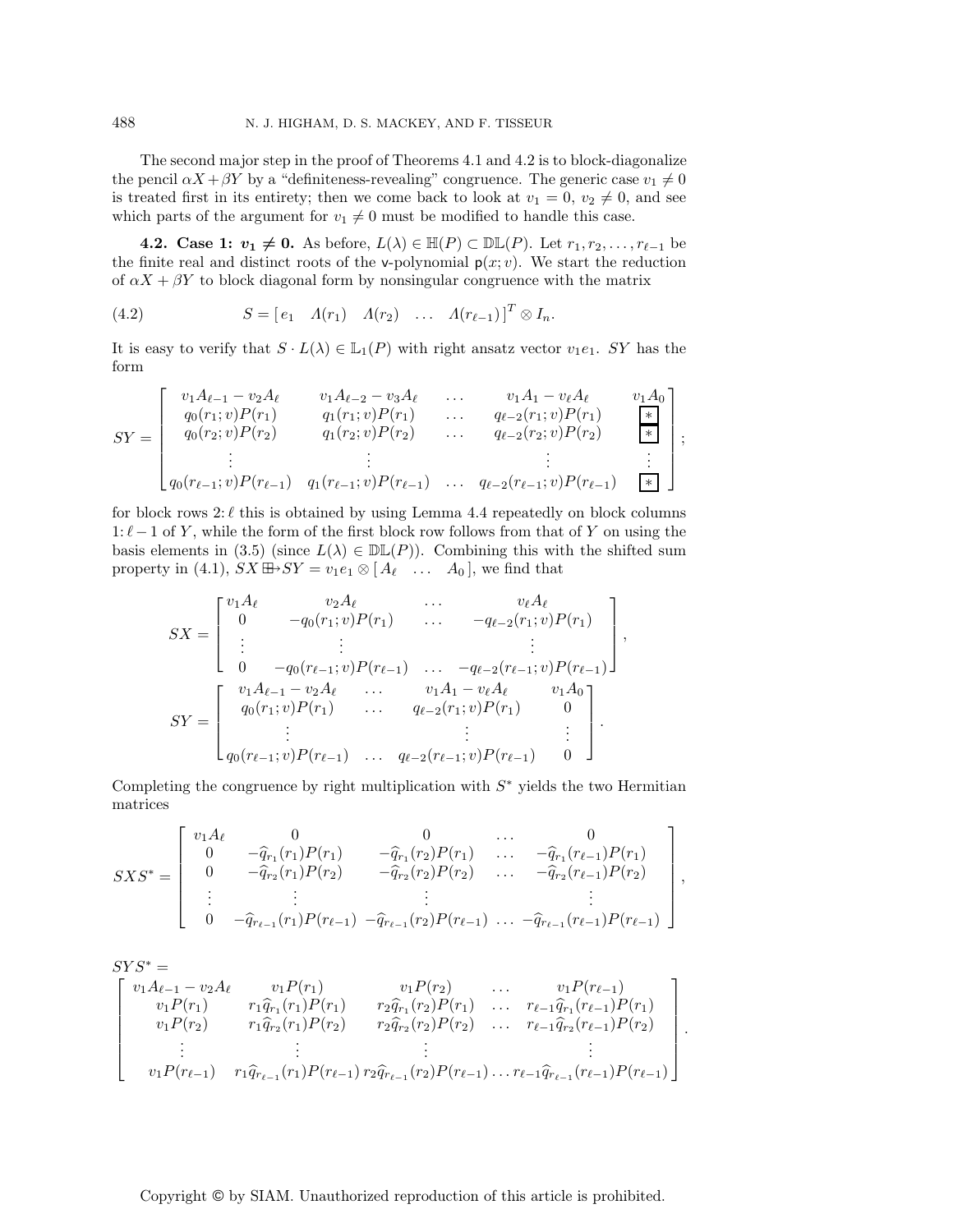But by Lemma 4.3 (c),  $\hat{q}_{r_j}(r_i) = 0$  for  $i \neq j$  so that all the off-diagonal blocks in the trailing principal block  $(\ell - 1) \times (\ell - 1)$  submatrices of  $S X S^*$  and  $S Y S^*$  are zero. Combining these results gives the arrowhead form

$$
S(\alpha X + \beta Y)S^* = \begin{bmatrix} M_0 & v_1\beta P(r_1) & v_1\beta P(r_2) & \dots & v_1\beta P(r_{\ell-1}) \\ v_1\beta P(r_1) & \mu_1 P(r_1) & 0 & \dots & 0 \\ v_1\beta P(r_2) & 0 & \mu_2 P(r_2) & \vdots & \vdots \\ \vdots & \vdots & \ddots & \ddots & 0 \\ v_1\beta P(r_{\ell-1}) & 0 & \dots & 0 & \mu_{\ell-1} P(r_{\ell-1}) \end{bmatrix},
$$

where

(4.3) 
$$
M_0 = \alpha v_1 A_\ell + \beta (v_1 A_{\ell-1} - v_2 A_\ell),
$$

(4.4) 
$$
\mu_i = (r_i \beta - \alpha) \widehat{q}_{r_i}(r_i), \qquad i = 1: \ell - 1.
$$

From the form of the diagonal blocks  $\mu_k P(r_\ell)$  we can already deduce two *necessary conditions* for  $\alpha X + \beta Y$  to be definite:

1.  $(\alpha, \beta)$  must be distinct from the roots  $r_k = (r_k, 1)$  in the homogeneous sense.

2. Each root  $r_k$  must lie in some definiteness interval for  $P$ .

A sequence of  $\ell - 1$  more congruences eliminates the rest of the off-diagonal blocks. This begins with a congruence by

$$
\left[\begin{array}{c|c} \mu_1 & -v_1\beta & 0 & \dots & 0 \\ \hline 0 & I_{\ell-1} & \end{array}\right] \otimes I_n =: S_1
$$

in order to eliminate the  $(1, 2)$  and  $(2, 1)$  blocks:

$$
S_1S(\alpha X + \beta Y)S^*S_1^* = \begin{bmatrix} M_1 & 0 & v_1\beta\mu_1P(r_2) & \dots & v_1\beta\mu_1P(r_{\ell-1}) \\ 0 & \mu_1P(r_1) & \mu_2P(r_2) & \dots & v_1\beta\mu_1P(r_{\ell-1}) \\ \vdots & \vdots & \ddots & \vdots \\ v_1\beta\mu_1P(r_{\ell-1}) & \mu_{\ell-1}P(r_{\ell-1}) \end{bmatrix},
$$

where  $M_1 = \mu_1^2 M_0 - v_1^2 \beta^2 \mu_1 P(r_1)$ . With

$$
S_j = \left[\begin{array}{c|ccc} \mu_j & 0 & \dots & 0 & \sigma_j & 0 & \dots & 0 \\ \hline 0 & & & I_{\ell-1} & & \end{array}\right] \otimes I_n, \qquad j \geq 2,
$$

where  $\sigma_j = -v_1 \beta \prod_{k=1}^{j-1} \mu_k$  is the  $(1, j+1)$  entry of  $S_j$ , it can be proved by induction that after  $k$  such "eliminations-by-congruence" we have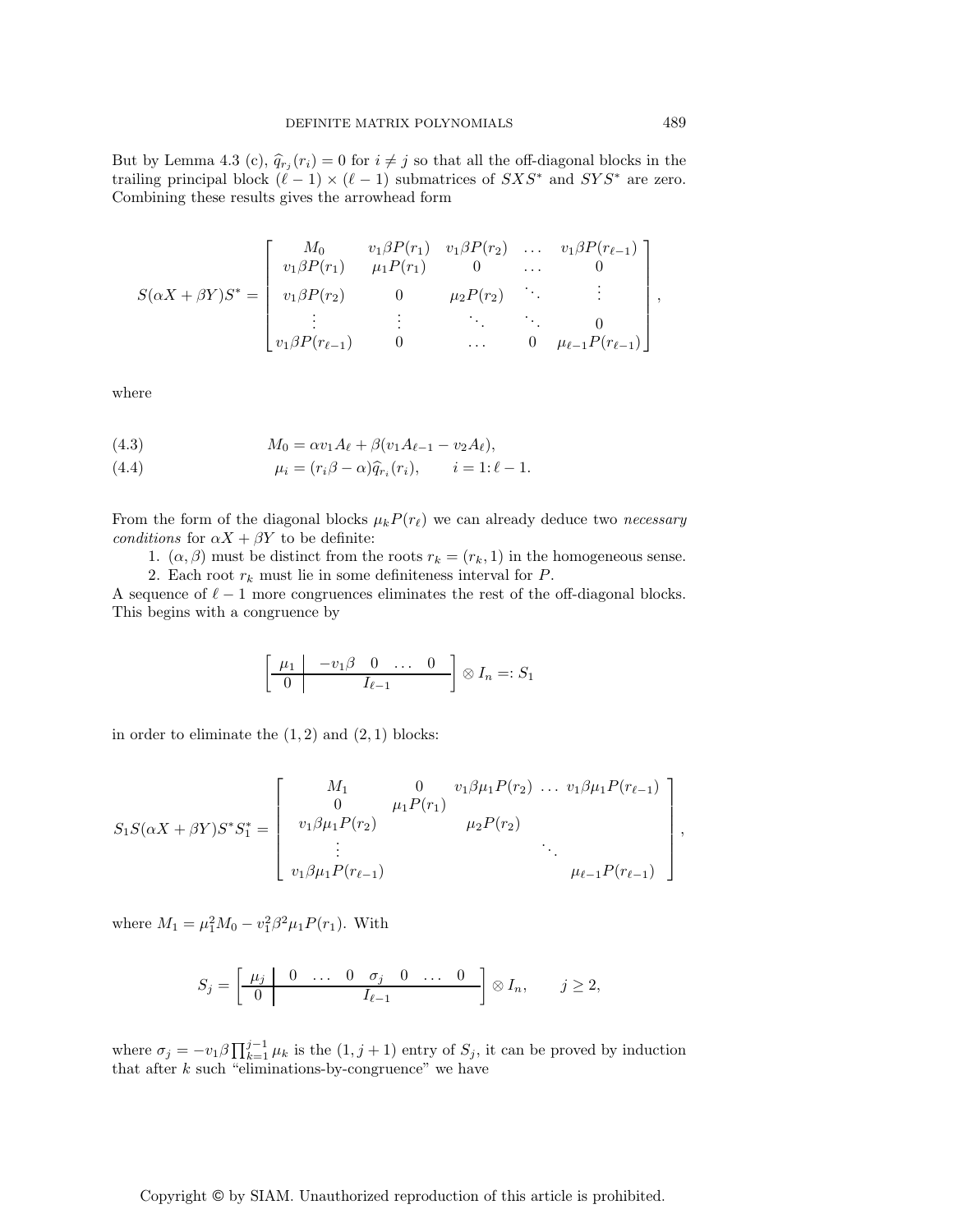$$
S_{k}...S_{1}S(\alpha X + \beta Y)S^{*}S_{1}^{*}...S_{k}^{*} =
$$
\n
$$
\begin{bmatrix}\nM_{k} & 0 & \dots & 0 & v_{1}\beta \prod_{j=1}^{k} \mu_{j} \cdot P(r_{k+1})...v_{1}\beta \prod_{j=1}^{k} \mu_{j} \cdot P(r_{\ell-1}) \\
0 & \mu_{1}P(r_{1}) & \vdots & \ddots \\
0 & \mu_{k}P(r_{k}) & \mu_{k+1}P(r_{k+1}) & \vdots \\
v_{1}\beta \prod_{j=1}^{k} \mu_{j} \cdot P(r_{k+1}) & \mu_{k+1}P(r_{k+1}) & \vdots \\
v_{1}\beta \prod_{j=1}^{k} \mu_{j} \cdot P(r_{\ell-1}) & \mu_{\ell-1}P(r_{\ell-1})\n\end{bmatrix},
$$

where

(4.5) 
$$
M_k = \prod_{j=1}^k \mu_j \cdot \left[ \prod_{j=1}^k \mu_j \cdot M_0 - v_1^2 \beta^2 \sum_{i=1}^k \left( \prod_{\substack{j=1 \ j \neq i}}^k \mu_j \right) P(r_i) \right].
$$

Thus after completing all  $\ell - 1$  eliminations-by-congruence we have the block diagonal form

(4.6) 
$$
S_{\ell-1} \dots S_1 S(\alpha X + \beta Y) S^* S_1^* \dots S_{\ell-1}^* = \begin{bmatrix} M & & & \\ & \mu_1 P(r_1) & & \\ & & \ddots & \\ & & & \mu_{\ell-1} P(r_{\ell-1}) \end{bmatrix}
$$
,

where  $M = M_{\ell-1}$  is given by (4.5) with k replaced by  $\ell-1$ . Quite remarkably, M simplifies to just a scalar multiple of  $P(\alpha, \beta)$ :

$$
M = v_1 \left[ \prod_{j=1}^{\ell-1} \widehat{q}_{r_j}(r_j) \right]^2 \prod_{j=1}^{\ell-1} (\alpha - r_j \beta) \cdot P(\alpha, \beta).
$$

The proof of this simplification for  $M$ , which involves some tedious calculations, is left to Appendix A. The block diagonal form in (4.6) can be simplified even further; a scaling congruence removes the squared term  $[\prod_{j=1}^{\ell-1} \hat{q}_{r_j}(r_j)]^2$  from the (1, 1) block, and  $v_1$  can be factored out of each  $\mu_i = (r_i \beta - \alpha) \hat{q}_{r_i}(r_i)$  since from Lemma 4.3 (b),  $\widehat{q}_{r_i}(r_i) = v_1 \prod_{j \neq i} (r_i - r_j)$ . Thus we see that  $\alpha X + \beta Y$  is congruent to the block diagonal form

(4.7) 
$$
v_1 \cdot \begin{bmatrix} \prod_{j=1}^{\ell-1} (\alpha - r_j \beta) \cdot P(\alpha, \beta) & & \\ (r_1 \beta - \alpha) \prod_{j \neq 1} (r_1 - r_j) \cdot P(r_1) & & \\ & \ddots & & \\ & (r_{\ell-1} \beta - \alpha) \prod_{j \neq \ell-1} (r_{\ell-1} - r_j) \cdot P(r_{\ell-1}) \end{bmatrix}.
$$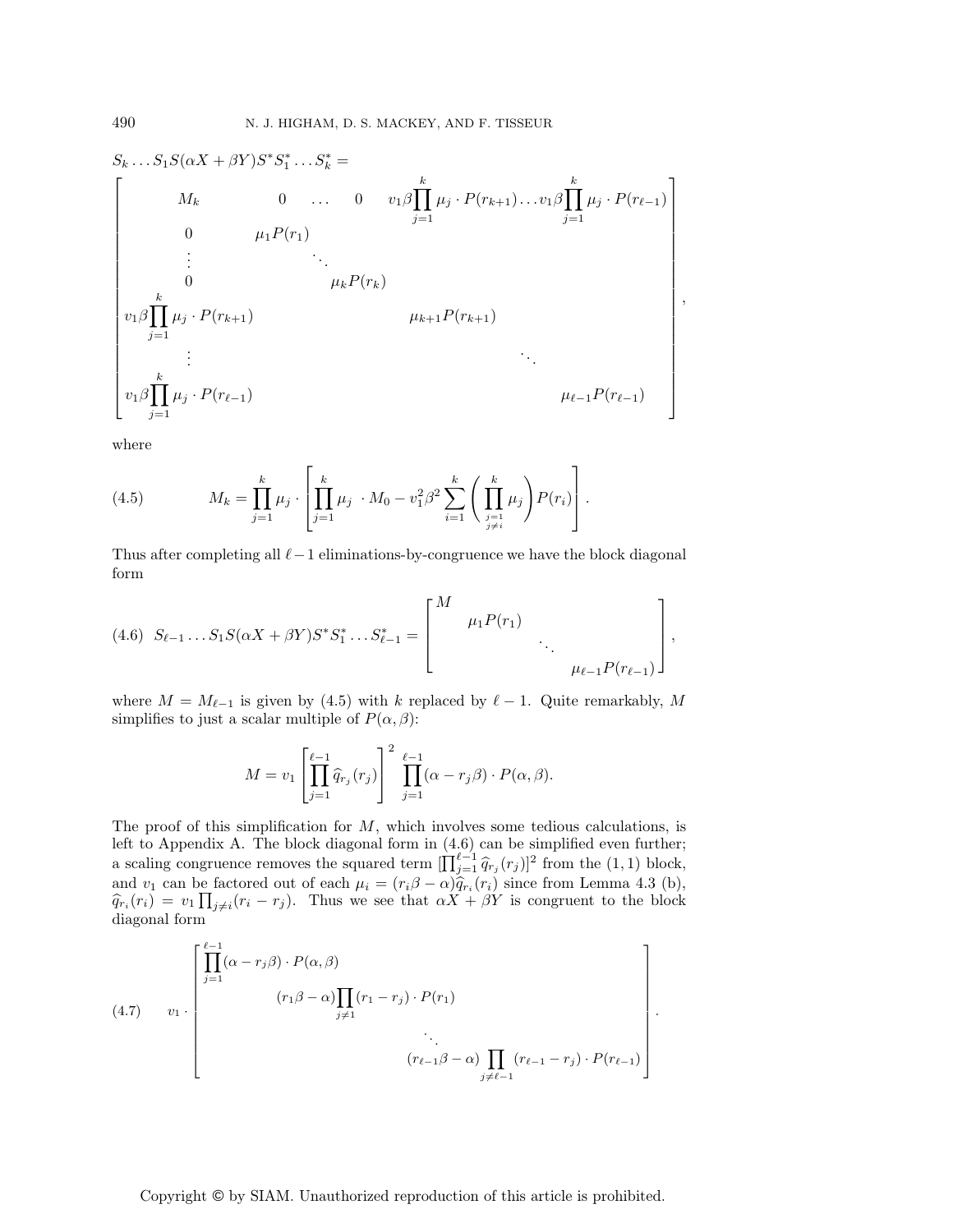

Fig. 4.1. *Pictorial representation of* (4.8)*.*

This block diagonalization allows us to make the connection between definiteness of the polynomial P and definiteness of the matrix  $\alpha X + \beta Y$ .

We first make the convention that  $(\alpha, \beta)$  lies in the upper half-circle, since replacing  $(\alpha, \beta)$  with  $(-\alpha, -\beta)$  changes the signs of all the diagonal blocks and hence does not affect the definiteness or indefiniteness of  $\alpha X + \beta Y$ . The finite roots  $r_1, \ldots, r_{\ell-1}$ can be viewed in homogeneous terms as vectors  $(r_i, 1)$  in the upper  $(\alpha, \beta)$ -plane. Each diagonal block in (4.7) is a scalar multiple of P evaluated at one of the constants in the set  $\mathcal{R} = \{(\alpha, \beta), r_1, r_2, \dots, r_{\ell-1}\}.$  For any  $\gamma \in \mathcal{R}$ , the scalar in front of  $P(\gamma)$  can be interpreted as a product of  $\ell-1$  factors in which  $\gamma$  is compared with each of the other  $\ell - 1$  constants in  $\mathcal R$  via  $2 \times 2$  determinants:

(4.8) 
$$
\begin{vmatrix} \gamma & \alpha \\ 1 & \beta \end{vmatrix} = \gamma \beta - \alpha; \quad \begin{vmatrix} \gamma & r_j \\ 1 & 1 \end{vmatrix} = \gamma - r_j;
$$

$$
\text{or} \quad \begin{vmatrix} \alpha & r_j \\ \beta & 1 \end{vmatrix} = \alpha - r_j \beta \quad \text{when } \gamma = (\alpha, \beta).
$$

The sign of any of these determinants is positive for any constant in  $R$  that lies counterclockwise from  $\gamma$ , and negative for any that lie clockwise from  $\gamma$ ; see Figure 4.1.

Consequently the sign of the whole scalar multiple of  $P(\gamma)$  reveals the parity of the number of constants in  $\mathcal R$  that lie clockwise from  $\gamma$ . Hence from (4.7) we see that when P is definite any choice of  $(\alpha, \beta)$  and finite  $r_1, r_2, \ldots, r_{\ell-1}$  to be placed, one in each of the  $\ell$  distinct definiteness intervals for P in the upper half-circle, will result in a definite matrix  $\alpha X + \beta Y$  and hence a definite pencil  $L(\lambda) = \lambda X + Y \in \mathbb{H}(P)$ . This proves the "if" part of Theorem 4.1.

Now suppose there exists a definite pencil  $\alpha X + \beta Y$  in  $\mathbb{H}(P)$ . We first assume that  $v_1 \neq 0$ . By a final permutation congruence, we rearrange the diagonal blocks in (4.7) so that the vectors  $(\alpha, \beta), (r_i, 1), i = 1:\ell - 1$  at which P is evaluated are encountered in counterclockwise order (starting with  $\infty$  if  $(\alpha, \beta) = \infty$ ) as we descend the diagonal. With this reordering of blocks, the scalar coefficient of  $P$  in the  $(1, 1)$ block will be positive, and the rest of the scalar coefficients will have alternating signs as we descend the diagonal. Thus in order for  $\alpha X + \beta Y$  to be a definite matrix, the definiteness parity of the matrices  $P(r_i)$ ,  $P(\alpha, \beta)$  must also alternate as we descend the diagonal. Thus by Theorem 2.6, we see that the existence of a definite pencil in  $\mathbb{H}(P)$  with  $v_1 \neq 0$  implies that P must be definite. Now if there exists a definite pencil in  $\mathbb{H}(P)$  with  $v_1 = 0, v_2 \neq 0$  then, since pencils in  $\mathbb{H}(P)$  vary continuously with the ansatz vector  $v \in \mathbb{R}^{\ell}$ , and definite pencils form an open subset of  $\mathbb{H}(P)$ , a sufficiently small perturbation of  $v_1$  away from zero will result in a definite pencil in  $\mathbb{H}(P)$  with  $v_1 \neq 0$  and thereby imply the definiteness of P. Thus the existence of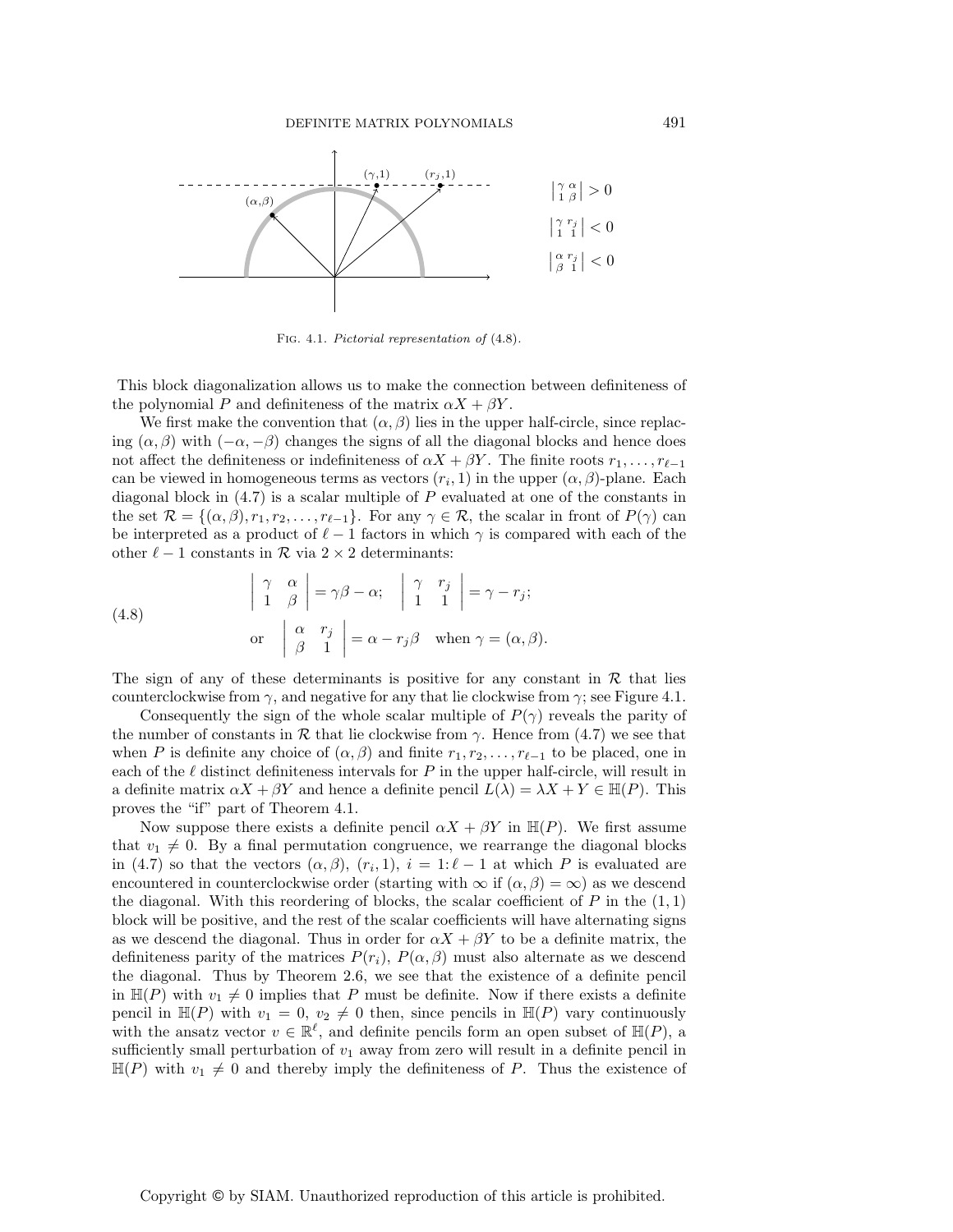any definite pencil in  $\mathbb{H}(P)$  implies the definiteness of P. This completes the proof of Theorem 4.1.

To complete the proof of Theorem 4.2 characterizing the set of all definite pencils in  $\mathbb{H}(P)$  we need to consider the case where one of the roots  $r_j$  of  $p(x; v)$  is  $\infty$  (or equivalently,  $v_1 = 0$ ), assuming that one of the definiteness intervals of P contains  $\infty$ .

**4.3. Case 2:**  $v_1 = 0$ ,  $v_2 \neq 0$ . We can no longer start the block diagonalization of  $\alpha X + \beta Y$  with S as in (4.2), since one of the roots  $r_i$  is  $\infty$ . Instead, we use all available finite (real) roots  $r_1, r_2, \ldots, r_{\ell-2}$  and let

$$
\widetilde{S} = [e_1 \quad e_2 \quad A(r_1) \quad A(r_2) \quad \dots \quad A(r_{\ell-2})]^T \otimes I_n.
$$

By arguments similar to those used in subsection 4.2, we find that

$$
\widetilde{S}X = \begin{bmatrix}\n0 & v_2A_{\ell} & v_3A_{\ell} & \dots & v_{\ell}A_{\ell} \\
v_2A_{\ell} & v_2A_{\ell-1} + v_3A_{\ell} & v_3A_{\ell-1} + v_4A_{\ell} & \dots & v_{\ell}A_{\ell-1} \\
0 & -q_0(r_1; v)P(r_1) & -q_1(r_1; v)P(r_1) & \dots & -q_{\ell-2}(r_1; v)P(r_1) \\
\vdots & \vdots & \vdots & \vdots & \vdots \\
0 & -q_0(r_{\ell-2}; v)P(r_{\ell-2}) & -q_1(r_{\ell-2}; v)P(r_{\ell-2}) & \dots & -q_{\ell-2}(r_{\ell-2}; v)P(r_{\ell-2})\n\end{bmatrix},
$$
\n
$$
\widetilde{S}Y = \begin{bmatrix}\n-v_2A_{\ell} & -v_3A_{\ell} & \dots & -v_{\ell}A_{\ell} & 0 \\
-v_3A_{\ell} & v_2A_{\ell-2} - v_3A_{\ell-1} - v_4A_{\ell} & \dots & v_2A_1 - v_{\ell}A_{\ell-1} & v_2A_0 \\
-v_3A_{\ell} & v_2A_{\ell-2} - v_3A_{\ell-1} - v_4A_{\ell} & \dots & v_2A_1 - v_{\ell}A_{\ell-1} & v_2A_0 \\
q_0(r_1; v)P(r_1) & q_1(r_1; v)P(r_1) & \dots & q_{\ell-2}(r_1; v)P(r_1) & 0 \\
\vdots & \vdots & \vdots & \vdots & \vdots \\
q_0(r_{\ell-2}; v)P(r_{\ell-2}) & q_1(r_{\ell-2}; v)P(r_{\ell-2}) & \dots & q_{\ell-2}(r_{\ell-2}; v)P(r_{\ell-2}) & 0.\n\end{bmatrix}.
$$

Note that  $q_0(x; v) = v_1 = 0$  and  $q_1(x; v) = v_1 x + v_2 = v_2$ . Using these and completing the congruence by right multiplication with  $\widetilde{S}^*$  yields

$$
\widetilde{S}X\widetilde{S}^* = \begin{bmatrix}\n0 & v_2A_{\ell} & 0 & \dots & 0 \\
v_2A_{\ell} & v_2A_{\ell-1} + v_3A_{\ell} & 0 & \dots & 0 \\
0 & 0 & -\widehat{q}_{r_1}(r_1)P(r_1) & \dots & -\widehat{q}_{r_1}(r_{\ell-2})P(r_1) \\
\vdots & \vdots & \vdots & \vdots & \vdots \\
0 & 0 & -\widehat{q}_{r_{\ell-2}}(r_1)P(r_{\ell-2}) & \dots & -\widehat{q}_{r_{\ell-2}}(r_{\ell-2})P(r_{\ell-2})\n\end{bmatrix}
$$

,

.

$$
SYS^* = \begin{bmatrix} -v_2 A_{\ell} & -v_3 A_{\ell} & 0 & \dots & 0 \\ -v_3 A_{\ell} & v_2 A_{\ell-2} - v_3 A_{\ell-1} - v_4 A_{\ell} & v_2 P(r_1) & \dots & v_2 P(r_{\ell-2}) \\ 0 & v_2 P(r_1) & r_1 \hat{q}_{r_1}(r_1) P(r_1) & \dots & r_{\ell-2} \hat{q}_{r_1}(r_{\ell-2}) P(r_1) \\ \vdots & \vdots & \vdots & \vdots & \vdots \\ 0 & v_2 P(r_{\ell-2}) & r_1 \hat{q}_{r_{\ell-2}}(r_1) P(r_{\ell-2}) & \dots & r_{\ell-2} \hat{q}_{r_{\ell-2}}(r_{\ell-2}) P(r_{\ell-2}) \end{bmatrix}
$$

But by Lemma 4.3 (c), all the off-diagonal blocks in the bottom right  $(\ell-2) \times (\ell-2)$ block submatrices of  $SXS^*$  and  $SYS^*$  are zero. Hence

$$
\widetilde{S}(\alpha X + \beta Y)\widetilde{S} = \begin{bmatrix}\n-v_2\beta A_{\ell} & (v_2\alpha - v_3\beta)A_{\ell} & 0 & \dots & 0 \\
(v_2\alpha - v_3\beta)A_{\ell} & N_0 & v_2\beta P(r_1) & \dots & v_2\beta P(r_{\ell-2}) \\
0 & v_2\beta P(r_1) & \mu_1 P(r_1) & \dots & v_2\beta P(r_{\ell-2}) \\
\vdots & \vdots & \ddots & \vdots & \ddots \\
0 & v_2\beta P(r_{\ell-2}) & \mu_{\ell-2} P(r_{\ell-2})\n\end{bmatrix},
$$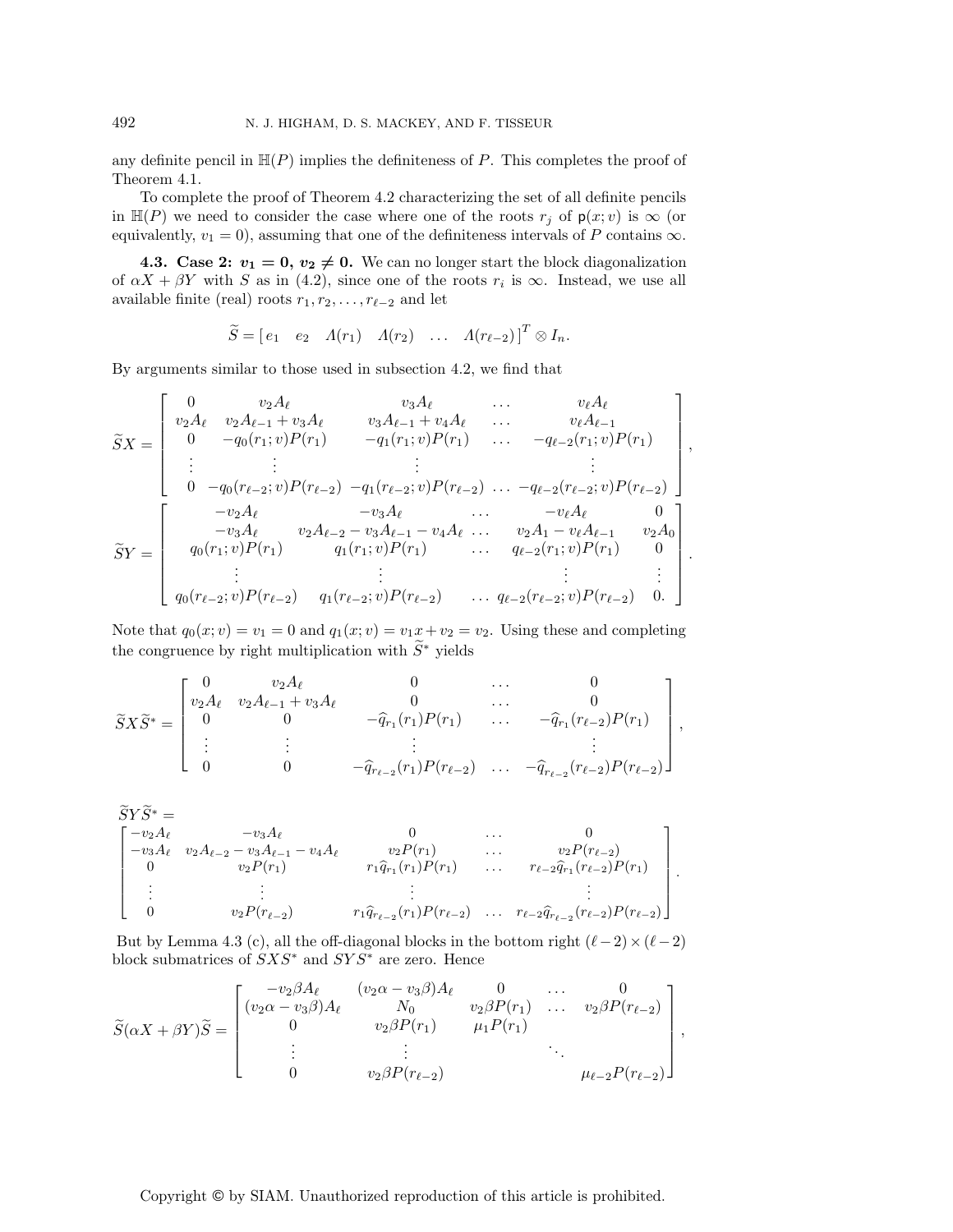where  $N_0 = \alpha (v_2 A_{\ell-1} + v_3 A_{\ell}) + \beta (v_2 A_{\ell-2} - v_3 A_{\ell-1} - v_4 A_{\ell}),$  and the  $\mu_i = (r_i \beta \alpha$ ) $\hat{q}_i(r_i)$  are the same as in Case 1. Note that because of  $-v_2\beta A_\ell$  in the (1,1) block, choosing  $\beta = 0$  results in  $\alpha X + \beta Y$  not being a definite matrix. Thus we cannot choose  $(\alpha, \beta)$  to be  $\infty$ , which is entirely consistent with Case 1, where we had to choose  $(\alpha, \beta)$ to be distinct from all the  $r_i$ . From now on, then, we assume that  $\beta \neq 0$ . Note that the blocks  $\mu_i P(r_i)$  on the diagonal of this condensed form once again show that each  $r_i$  must lie in some definiteness interval for P, and that  $(\alpha, \beta)$  must be chosen distinct from all the finite roots  $r_1, r_2, \ldots, r_{\ell-2}$ ; otherwise  $\alpha X + \beta Y$  will not be a definite matrix.

The next step in the reduction is to eliminate the blocks in the second block row and column that are of the form  $v_2\beta P(r_i)$ , using  $\ell-2$  congruences analogous to the ones used in Case 1. The first of these is by the matrix

$$
\widetilde{S}_1 = \begin{bmatrix} 1 & & & & \\ & \mu_1 & -v_2\beta & & \\ & & 1 & & \\ & & & \ddots & \\ & & & & 1 \end{bmatrix} \otimes I_n,
$$

yielding

$$
\widetilde{S}_{1}\widetilde{S}(\alpha X + \beta Y)\widetilde{S}^{*}\widetilde{S}_{1}^{*} =
$$
\n
$$
\begin{bmatrix}\n-v_{2}\beta A_{\ell} & \mu_{1}(v_{2}\alpha - v_{3}\beta)A_{\ell} & 0 & \dots & 0 \\
\mu_{1}(v_{2}\alpha - v_{3}\beta)A_{\ell} & N_{1} & 0 & v_{2}\beta\mu_{1}P(r_{2}) & \dots & v_{2}\beta\mu_{1}P(r_{\ell-1}) \\
0 & 0 & \mu_{1}P(r_{1}) & 0 & \dots & 0 \\
\vdots & \vdots & \ddots & \vdots & \ddots & 0 \\
0 & v_{2}\beta\mu_{1}P(r_{\ell-1}) & 0 & \dots & 0 & \mu_{\ell-2}P(r_{\ell-2})\n\end{bmatrix},
$$

where  $N_1 = \mu_1^2 N_0 - v_2^2 \beta^2 \mu_1 P(r_1)$ . Continuing in analogous fashion we ultimately obtain

$$
\widetilde{S}_{\ell-2} \dots \widetilde{S}_1 \widetilde{S}(\alpha X + \beta Y) \widetilde{S}^* \widetilde{S}_1^* \dots \widetilde{S}_{\ell-2}^* =
$$
\n
$$
\begin{bmatrix}\n-v_2 \beta A_{\ell} & \prod_{i=1}^{\ell-2} \mu_i \cdot (v_2 \alpha - v_3 \beta) A_{\ell} \\
\prod_{i=1}^{\ell-2} \mu_i \cdot (v_2 \alpha - v_3 \beta) A_{\ell} & N_{\ell-2} \\
& & & \mu_1 P(r_1) \\
& & & \ddots \\
& & & & \mu_{\ell-2} P(r_{\ell-2})\n\end{bmatrix},
$$

where  $N_{\ell-2} = \prod_{j=1}^{\ell-2} \mu_j \cdot \left[ \prod_{j=1}^{\ell-2} \mu_j \cdot N_0 - v_2^2 \beta^2 \sum_{i=1}^{\ell-2} (\prod_{\substack{j=1 \ j \neq i}}^{\ell-2} \mu_j) P(r_i) \right]$ . One more congruence completes the block diagonalization, namely congruence by

$$
E = \left[ \frac{1}{\prod_{j=1}^{\ell-2} \mu_j \cdot (v_2 \alpha - v_3 \beta)} \frac{0}{v_2 \beta} \right] \otimes I_n.
$$

Note that E is nonsingular because  $\beta \neq 0$ . This gives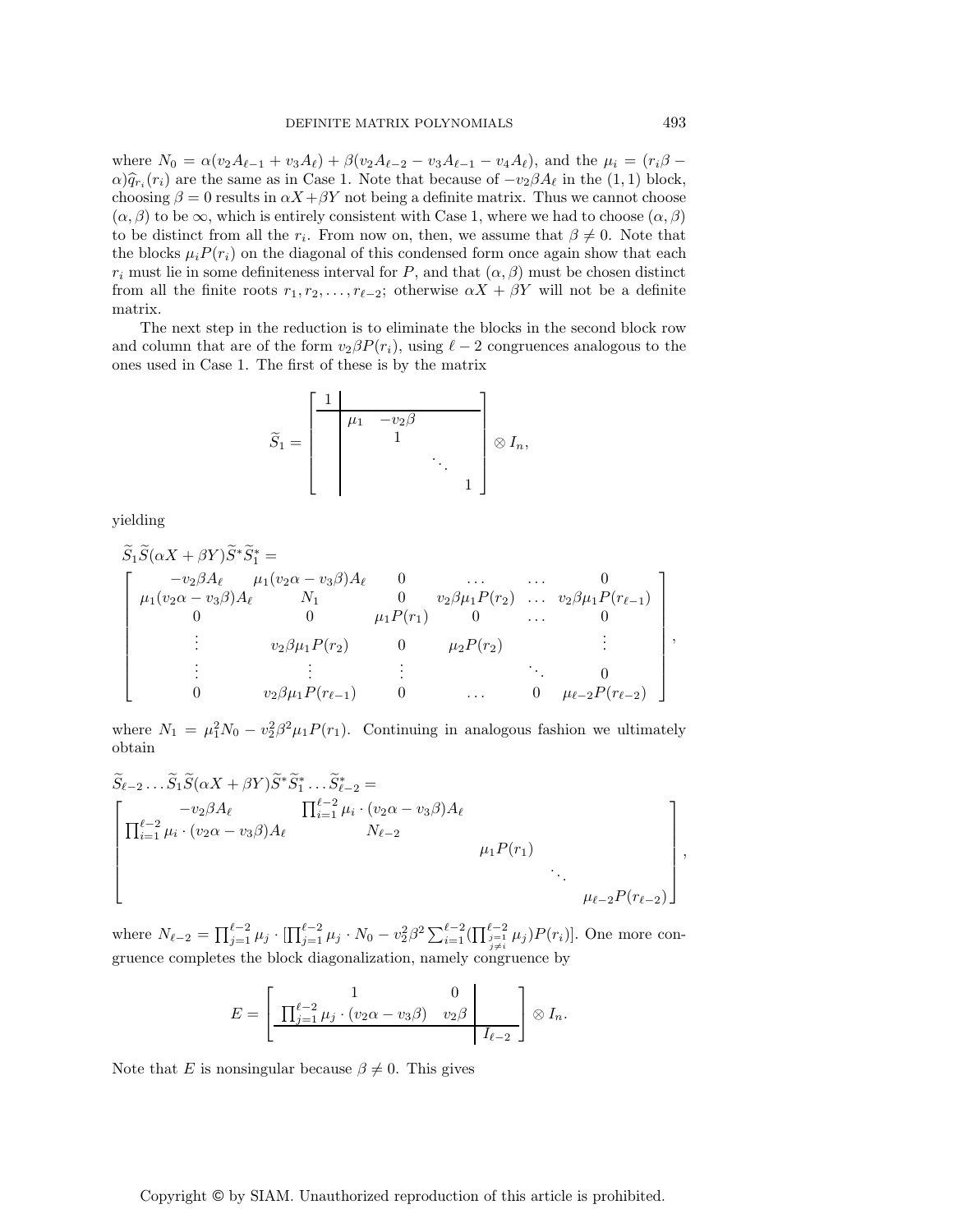(4.9)  
\n
$$
E \widetilde{S}_{\ell-2} \dots \widetilde{S}_1 \widetilde{S} (\alpha X + \beta Y) \widetilde{S}^* \widetilde{S}_1^* \dots \widetilde{S}_{\ell-2}^* E^*
$$
\n
$$
= \begin{bmatrix}\n-v_2 \beta A_{\ell} & & & \\
N & \mu_1 P(r_1) & & \\
& \ddots & \mu_{\ell-2} P(r_{\ell-2})\n\end{bmatrix},
$$

where

(4.10) 
$$
N = v_2 \beta \prod_{j=1}^{\ell-2} \mu_j \cdot \left[ \prod_{j=1}^{\ell-2} \mu_j \cdot (v_2 \alpha - v_3 \beta)^2 A_\ell + v_2 \beta \prod_{j=1}^{\ell-2} \mu_j \cdot N_0 - v_2^3 \beta^3 \sum_{i=1}^{\ell-2} \left( \prod_{j=1 \atop j \neq i}^{\ell-2} \mu_j \right) P(r_i) \right].
$$

It is shown in Appendix A.2 that

$$
N = v_2 \left[ v_2 \prod_{j=1}^{\ell-2} \widehat{q}_{r_j}(r_j) \right]^2 \beta \prod_{j=1}^{\ell-2} (\alpha - r_j \beta) \cdot P(\alpha, \beta).
$$

The block diagonal form in (4.9) is simplified further by factoring out  $-v_2$  and by a scaling congruence to remove the squared term  $[v_2 \prod_{j=1}^{i-2} \hat{q}_{r_j}(r_j)]^2$  from the  $(2, 2)$ block. Thus  $\alpha X + \beta Y$  is congruent to the block diagonal form

$$
-v_2 \cdot \begin{bmatrix} \beta A_{\ell} & & & \\ & -\beta \prod_{j=1}^{\ell-2} (\alpha - r_j \beta) \cdot P(\alpha, \beta) & & \\ & & -(r_1 \beta - \alpha) \prod_{j \neq 1} (r_1 - r_j) \cdot P(r_1) & \\ & & \ddots & \\ & & & -(r_{\ell-2} \beta - \alpha) \prod_{j \neq \ell-2} (r_{\ell-2} - r_j) \cdot P(r_{\ell-2}) \end{bmatrix}
$$

.

With the block diagonalization of  $\alpha X + \beta Y$  written in this particular form, it now becomes possible to give a common conceptual interpretation for all the diagonal blocks that is similar to the one we gave for Case 1. We just point out the differences. Recall that when  $v_1 = 0$  and  $v_2 \neq 0$ ,  $p(x; v)$  has  $\ell - 2$  finite roots  $r_1, r_2, \ldots, r_{\ell-2}$ and one which is infinite,  $r_{\ell-1} = \infty$ , i.e.,  $(1,0)$  in homogeneous form. Then we have  $P(r_{\ell-1}) \equiv P(\infty) \equiv P(1,0) = A_{\ell}$ . Hence each diagonal block is a scalar multiple of P evaluated at one of the constants in the set  $\mathcal{R} = \{(\alpha, \beta), r_1, r_2, \dots, r_{\ell-1}\}.$  For any  $\gamma \in \mathcal{R}$ , the scalar in front of  $P(\gamma)$  can be interpreted as a product of  $\ell - 1$  factors in which  $\gamma$  is compared with each of the other  $\ell-1$  constants in  $\mathcal R$  via  $2\times 2$  determinants:

- $\left| \begin{array}{c} \gamma r_j \\ 1 \end{array} \right| = \gamma r_j, \quad \left| \begin{array}{c} \gamma \alpha \\ 1 \end{array} \right| = \gamma \beta \alpha, \quad \text{or } \left| \begin{array}{c} \gamma 1 \\ 1 \end{array} \right| = -1 \text{ if } \gamma \text{ is finite},$
- $\begin{vmatrix} 1 & r_j \\ 0 & 1 \end{vmatrix} = +1$ , or  $\begin{vmatrix} 1 & \alpha \\ 0 & \beta \end{vmatrix} = \beta$  if  $\gamma = (1, 0)$  is infinite,
- $\left|\begin{array}{c} \alpha r_j \\ \beta 1 \end{array}\right| = \alpha r_j \beta$  and  $\left|\begin{array}{c} \alpha 1 \\ \beta 0 \end{array}\right| = -\beta$  for  $\gamma = (\alpha, \beta)$  otherwise.

Recall our convention that each  $\gamma \in \mathcal{R}$  lies in the strict upper  $(\alpha, \beta)$  half-plane ∪  $(1,0)$ . Then the sign of any of these determinants is positive for any constant in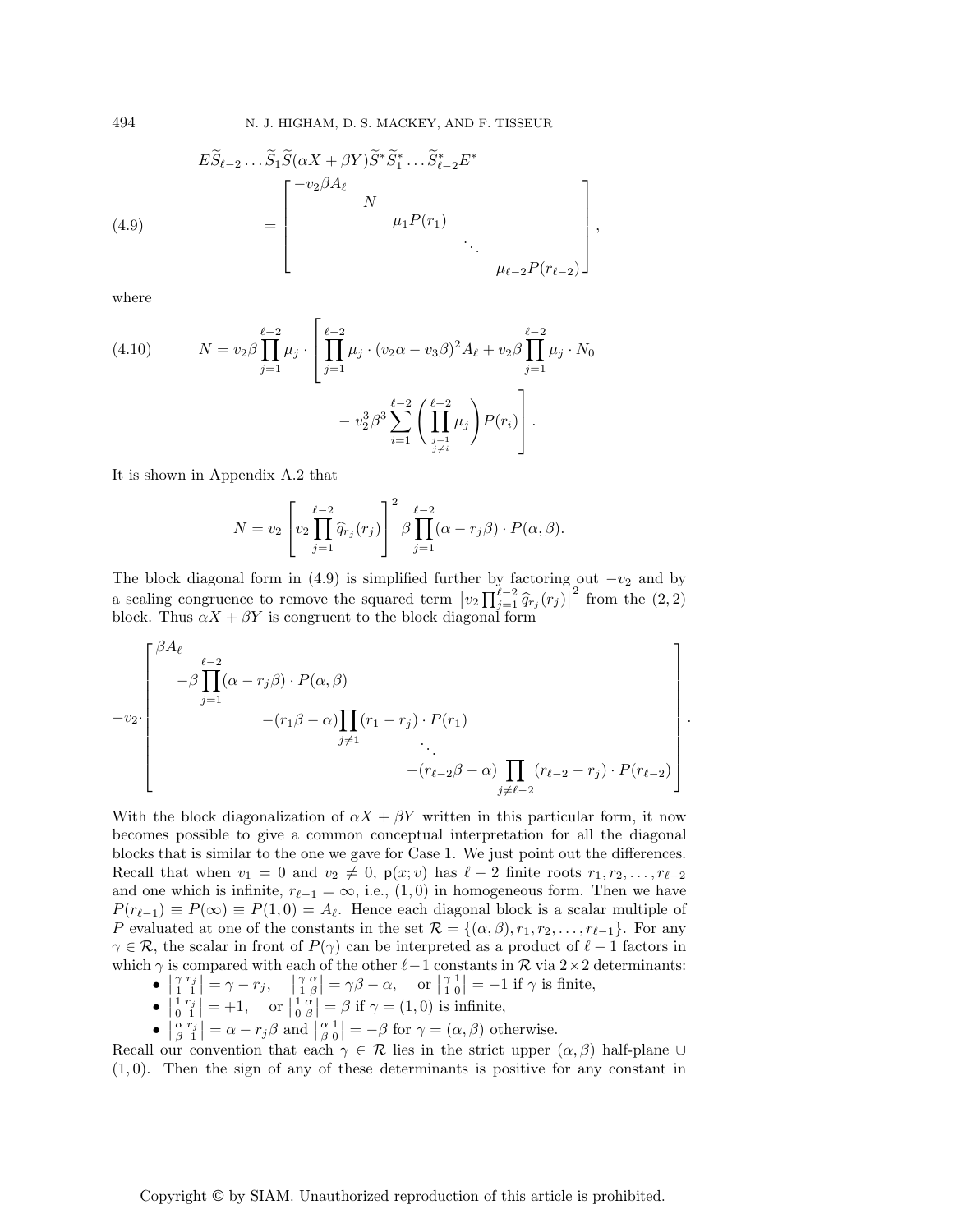$\mathcal R$  that lies counterclockwise from  $\gamma$ , and negative for any that lie clockwise from  $\gamma$ . Consequently the sign of the whole scalar multiple of  $P(\gamma)$  reveals the parity of the number of constants in  $R$  that lie clockwise from  $\gamma$ . If we reorder the blocks (via permutation congruence) so that as we go down the diagonal we encounter the constants from  $R$  in the evaluated  $P$ 's in strict counterclockwise order (starting with  $\infty$  whenever  $\infty \in \mathcal{R}$ , then the scalar multiples will have alternating sign, starting with a positive sign in the (1, 1) block. We then see that  $\alpha X + \beta Y$  is a definite matrix if and only if the matrices  $P(\gamma)$  have strictly alternating definiteness parity as we descend the diagonal. This completes the characterization of the set of all definite pencils in  $\mathbb{H}(P)$  as given in Theorem 4.2.

**5. Application to quadratics.** We now concentrate our attention on quadratic polynomials,  $Q(\lambda) = \lambda^2 A + \lambda B + C$  with Hermitian A, B, and C. For  $x \in \mathbb{C}^n$  let

$$
q_x(\lambda) = x^* Q(\lambda) x = \lambda^2 (x^* A x) + \lambda (x^* B x) + x^* C x = \lambda^2 a_x + \lambda b_x + c_x
$$

be the scalar section of  $Q$  at  $x$ . The discriminant of  $Q$  at  $x$  is the discriminant of  $q_x(\lambda)$ :

$$
\mathcal{D}_x := b_x^2 - 4a_x c_x = \mathcal{D}_x(Q).
$$

The following result is specific to quadratics.

THEOREM 5.1. *A Hermitian quadratic matrix polynomial*  $Q(\lambda)$  *is definite if and only if any two* (*and hence all*) *of the following properties hold:*

- (a)  $Q(\mu) > 0$  *for some*  $\mu \in \mathbb{R} \cup \{\infty\}.$
- (b)  $\mathcal{D}_x = (x^* B x)^2 4(x^* A x)(x^* C x) > 0$  *for all nonzero*  $x \in \mathbb{C}^n$ .
- (c)  $Q(\gamma) < 0$  *for some*  $\gamma \in \mathbb{R} \cup \{\infty\}.$

*Proof.* (a) and (b) are equivalent to Q being definite, directly from Definition 2.5. (a) and (c) are equivalent to Q being definite by Theorem 2.6. Suppose (b) and (c) hold and let  $Q(\lambda) = -Q(\lambda)$ . Then  $Q(\gamma) > 0$  and  $\mathcal{D}_x(Q) = \mathcal{D}_x(Q)$ , so Q satisfies (a) and (b) and so is definite. But then by Theorem 2.6,  $\tilde{Q}(\mu) < 0$  for some  $\mu$ , which means that  $Q(\mu) > 0$ , so Q satisfies (a) and (b) and hence is definite. Finally, Q being definite implies (b) and (c) hold by Definition 2.5 and Theorem 2.6. П

Here is a simple example where  $A, B$ , and  $C$  are all indefinite but properties (a) and (c) of Theorem 5.1 hold, so that  $Q(\lambda)$  is definite:

$$
Q(\lambda) = \lambda^2 \begin{bmatrix} -3 & -1 \\ -1 & 2 \end{bmatrix} + \lambda \begin{bmatrix} 6 & 3 \\ 3 & -10 \end{bmatrix} + \begin{bmatrix} 0 & -2 \\ -2 & 9 \end{bmatrix}, \quad Q(1) > 0, \quad Q(3) < 0.
$$

The definiteness diagram for Q has the form of the last diagram in Figure 2.2 (b).

The standard basis pencils of  $H(Q)$  with ansatz vectors  $e_1$  and  $e_2$  are given by

$$
L_1(\lambda) = \lambda \begin{bmatrix} A & 0 \\ 0 & -C \end{bmatrix} + \begin{bmatrix} B & C \\ C & 0 \end{bmatrix}, \qquad L_2(\lambda) = \lambda \begin{bmatrix} 0 & A \\ A & B \end{bmatrix} + \begin{bmatrix} -A & 0 \\ 0 & C \end{bmatrix}.
$$

 $L_1(\lambda)$  is a linearization if the trailing coefficient matrix C is nonsingular. Since the root of  $p(x; e_1)$  is 0, Theorem 4.2 implies that if  $Q(\lambda)$  is definite with  $C = Q(0)$  definite then  $L_1(\lambda)$  is definite. Similarly,  $L_2(\lambda)$  is a linearization if the leading coefficient matrix A is nonsingular, and since the root of  $p(x; e_2)$  is  $\infty$ , Theorem 4.2 implies that if  $Q(\lambda)$  is definite with  $A = Q(\infty)$  definite then  $L_2(\lambda)$  is definite.

Now if Q is definite with  $A > 0$  and  $C < 0$  then  $\begin{bmatrix} A & 0 \\ 0 & -C \end{bmatrix} > 0$ . Thus the eigenvalues of Q can be computed by the Cholesky–QR method on either  $L_1(\lambda)$  or  $\lambda L_2(1/\lambda)$ . Note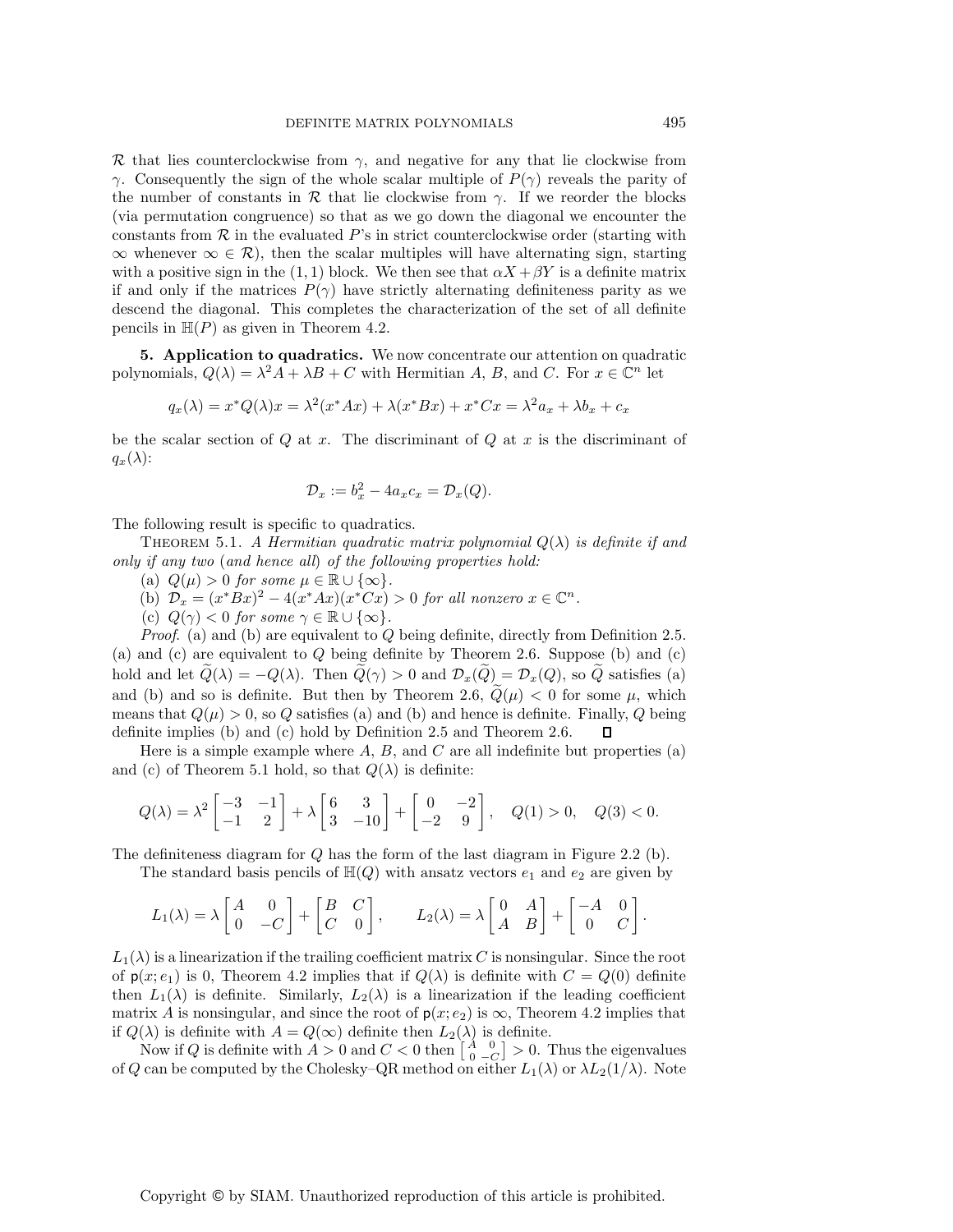that the Cholesky–QR method [3] has several advantages over the QZ algorithm for the numerical solution of hyperbolic quadratics. First, the Cholesky–QR method takes advantage of the symmetry of the pencil, which results in a reduction in both the storage requirement and the computational cost. Second, it guarantees to produce real eigenvalues and therefore preserves this spectral property of definite quadratics. This is not necessarily the case for the QZ algorithm.

We now show how to transform definite quadratics into special forms. Three different cases are considered.

*Case* (a). Suppose that  $Q$  is hyperbolic, so that  $A > 0$ , and we wish to transform Q into  $\hat{Q}$  with  $\hat{A} > 0$  and  $\hat{C} < 0$ . An ordinary translation suffices to achieve this as long as we know one value  $\gamma \in \mathbb{R}$  such that  $Q(\gamma) < 0$ . Then

$$
\widehat{Q}(\lambda) := Q(\lambda + \gamma) = \lambda^2 A + \lambda (B + 2\gamma A) + C + \gamma B + \gamma^2 A
$$
  

$$
\equiv \lambda^2 \widehat{A} + \lambda \widehat{B} + \widehat{C}
$$

with  $\widehat{Q}(0) = Q(\gamma) = \widehat{C} < 0$  and  $\widehat{A} = A > 0$ .

*Case* (b). Suppose that Q is definite and we wish to transform it into a hyperbolic  $\tilde{Q}$  with  $\tilde{A} > 0$ . This can be done by a homogeneous rotation provided we know one value  $\mu \in \mathbb{R} \cup \{\infty\}$  for which  $Q(\mu) > 0$ . We need to make  $\mu$  for Q correspond to  $\infty$  for  $\tilde{Q}$ . For this we express  $\mu$  in homogeneous coordinates:  $\mu = (c, s)$  with  $c^2 + s^2 = 1$ . Recall that  $\infty = (1,0)$  in homogeneous coordinates. From  $(2.1)$  we see that  $\begin{bmatrix} \alpha \\ \beta \end{bmatrix} = \begin{bmatrix} c \\ s \end{bmatrix} = \mu$  will correspond to  $\begin{bmatrix} \tilde{\alpha} \\ \tilde{\beta} \end{bmatrix} = \begin{bmatrix} 1 \\ 0 \end{bmatrix}$ . Thus homogenous rotation with these  $(c, s)$ -values will give  $\widetilde{Q}$  such that  $\widetilde{A} = Q(c, s) > 0$ .

*Case* (c). Suppose that  $Q$  is definite and we wish to transform  $Q$  into  $Q'$  so that  $A' > 0$  and  $C' < 0$ . To do this we need to know a  $\mu \in \mathbb{R} \cup {\infty}$  such that  $Q(\mu) > 0$ and a  $\gamma \in \mathbb{R} \cup {\infty}$  such that  $Q(\gamma) < 0$ . With these two numbers in hand we first do the rotation of Case (b) to obtain  $A' > 0$  and then the translation of Case (a) to obtain  $C' < 0$ .

Finally, we note that an efficient algorithm for testing whether a Hermitian quadratic is hyperbolic is developed by Guo, Higham, and Tisseur [5]. In the case of an affirmative test this algorithm provides a  $\mu$  such that  $Q(\mu) < 0$ .

**Appendix A.** This appendix deals with the simplification of one of the diagonal blocks obtained during the block diagonalizations of  $\alpha X + \beta Y$  for both Case 1 ( $v_1 \neq 0$ ) and Case 2 ( $v_1 = 0$ ,  $v_2 \neq 0$ ). The next lemma is the main technical result needed to achieve these simplifications.

LEMMA A.1. Let  $p_m(x; f)$  be the polynomial of degree  $m-1$  that interpolates the *function* f *at the m distinct* points  $r_1, r_2, \ldots, r_m$ *. Rewrite* f *as* 

(A.1) 
$$
f(x) = \mathcal{E}(x; f) + p_m(x; f),
$$

*where*  $\mathcal{E}(x; f)$  *is the error in interpolation. Then* 

(a) 
$$
\mathcal{E}(x; x^m) = \prod_{i=1}^m (x - r_i),
$$
  
\n(b)  $\mathcal{E}(x; x^{m+1}) = \left(x + \sum_{i=1}^m r_i\right) \prod_{i=1}^m (x - r_i),$   
\n(c)  $\mathcal{E}(x; x^{m+2}) = \left(x^2 + x \sum_{i=1}^m r_i + \left(\sum_{i=1}^m r_i\right)^2 - \sum_{i,j=1 \atop i < j}^m r_i r_j\right) \prod_{i=1}^m (x - r_i).$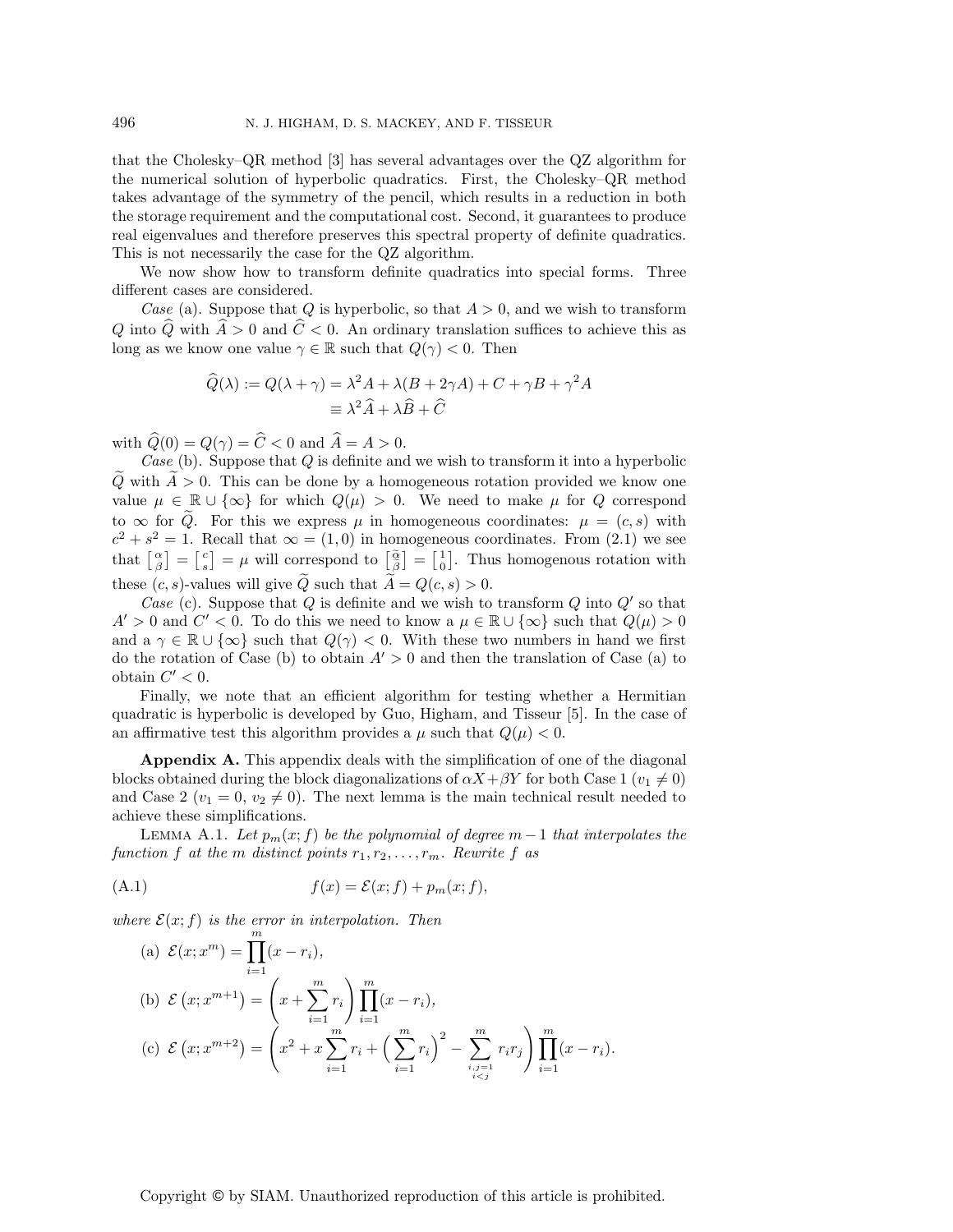*Proof*. Recall the Lagrange form of the interpolating polynomial to f at the m distinct points  $r_1, r_2, \ldots, r_m$ ,

$$
p_m(x; f) = \sum_{j=1}^m f(r_j) \prod_{\substack{i=1 \ i \neq j}}^m \left( \frac{x - r_i}{r_j - r_i} \right).
$$

To avoid clutter in the proof, we define

$$
s:=\sum_{i=1}^m r_i, \quad \widetilde{s}:=\sum_{i,j=1 \atop i
$$

We will use repeatedly the following fact: if two monic polynomials  $(p \text{ and } q)$  of degree m agree at m distinct points then they are identically equal (since  $p - q$  is a degree  $m-1$  polynomial with m zeros.)

(a)  $f(x) = x^m$  and  $q_0(x) = \prod_{i=1}^m (x - r_i) + p_m(x; f)$  are monic polynomials that agree at the m points  $r_1, r_2, \ldots, r_m$ . Hence  $q_0(x) = x^m$  and the expression for  $\mathcal{E}(x; x^m)$ in (a) follows. This result can also be obtained from the standard formula for the error in polynomial interpolation. Observe that equating coefficients of the degree  $m - 1$ terms in  $x^m = q_0(x)$  gives the identity

(A.2) 
$$
\sum_{j=1}^{m} \left( \frac{r_j^m}{\prod_{i \neq j} (r_j - r_i)} \right) = s.
$$

(b) Note that  $x^{m+1}$  and  $q_1(x) = (x + \sum_{i=1}^{m} r_i) \cdot \prod_{i=1}^{m} (x - r_i) + p_m(x; x^{m+1})$  are monic degree  $m + 1$  polynomials that agree at the m points  $r_1, r_2, \ldots, r_m$ . Thus an  $(m + 1)$ th point is needed to prove that  $q_1(x) = x^{m+1}$ . Now,

$$
q_1(0) = s \prod_{i=1}^m (-r_i) + \sum_{j=1}^m \left[ r_j^{m+1} \prod_{\substack{i=1 \\ i \neq j}}^m \left( \frac{-r_i}{r_j - r_i} \right) \right]
$$
  

$$
= s \prod_{i=1}^m (-r_i) + \sum_{j=1}^m \left[ \prod_{i=1}^m (-r_i) \right] \frac{-r_j^m}{\prod_{i \neq j} (r_j - r_i)}
$$
  

$$
= \prod_{i=1}^m (-r_i) \cdot \left( s - \sum_{j=1}^m \left[ \frac{r_j^m}{\prod_{i \neq j} (r_j - r_i)} \right] \right)
$$
  

$$
= 0
$$

by (A.2). Thus  $q_1(x) = x^{m+1}$  whenever  $r_1, r_2, \ldots, r_m$  are all nonzero. Now suppose one of the points,  $r_m$  say, is zero, so that the above argument is not valid. In this case, we view  $q_1$  as a function of x and  $r_1, r_2, \ldots, r_m$ , and observe that  $q_1$  is continuous in all these variables, as long as the  $r_i$  remain distinct. We perturb  $r_m$  away from zero, keeping it distinct from all the other  $r_i$ . Then for any fixed but arbitrary x we have  $q_1(x, r_1, r_2,...,r_m) = x^{m+1}$  when  $r_m \neq 0$ , and by continuity we have the same equality as  $r_m \to 0$ . Thus  $q_1(x) \equiv x^{m+1}$  holds for any set of distinct  $r_1, r_2, \ldots, r_m$ , even if one of them is zero.

(c) We begin by computing the three highest order terms of  $(x^2 + sx + s^2)$  $-\tilde{s}$ )  $\prod_{i=1}^{m}(x-r_i)+p_m(s;x^{m+2}) =: q_2(x)$ , which come solely from the first expression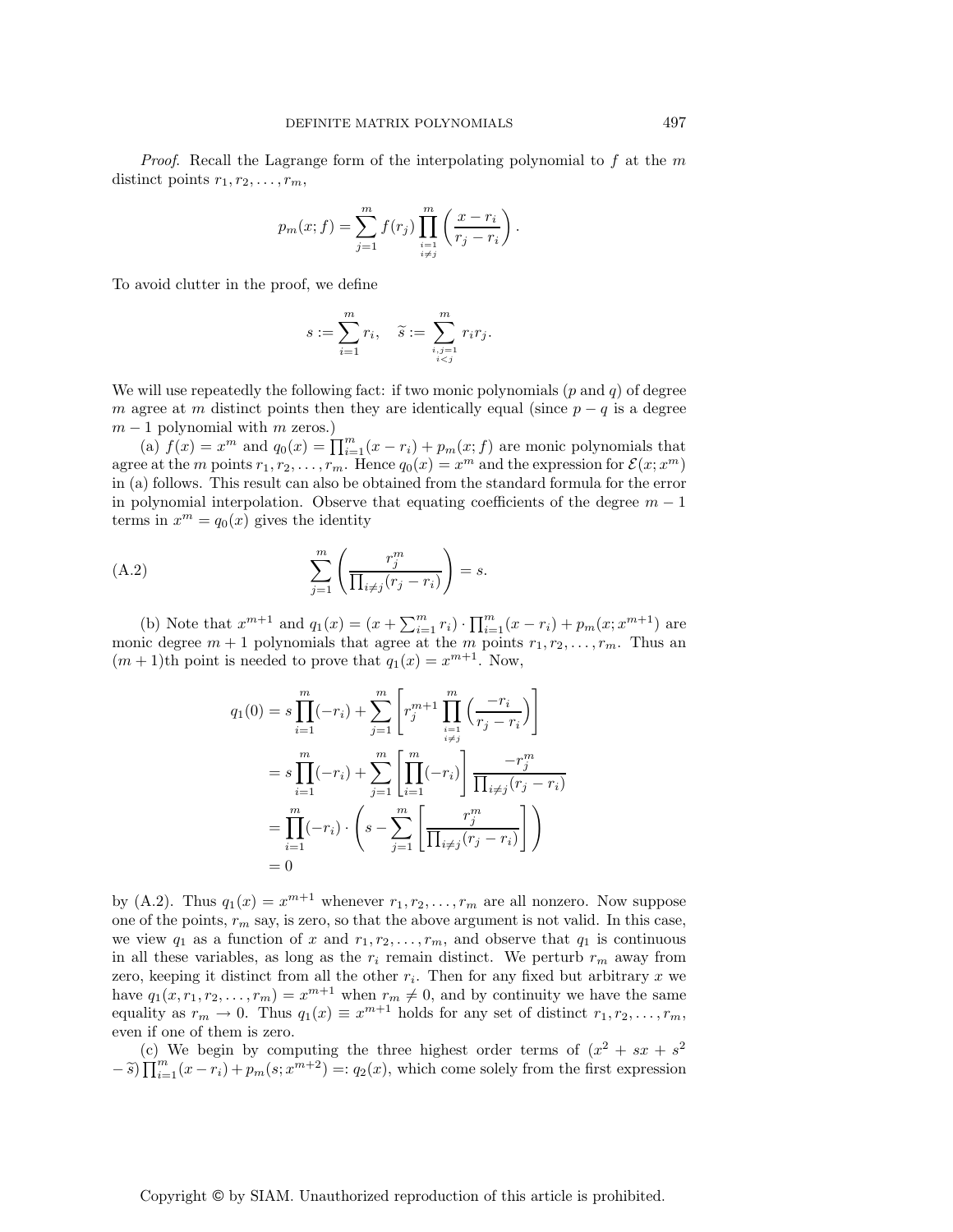since  $p_m(x; x^{m+2})$  is of degree  $m-1$ . We have

$$
(x^{2} + sx + s^{2} - \tilde{s}) \prod_{i=1}^{m} (x - r_{i}) = (x^{2} + sx + s^{2} - \tilde{s}) (x^{m} - sx^{m-1} + \tilde{s}x^{m-2} + \cdots)
$$

$$
= x^{m+2} + 0 \cdot x^{m+1} + 0 \cdot x^{m} + \cdots.
$$

Thus  $h(x) := q_2(x) - x^{m+2}$  is actually a degree  $m-1$  polynomial, and it is easy to see that  $h(x)$  has the m distinct zeros  $r_1, r_2, \ldots, r_m$ , so that  $h(x) = 0$ , i.e.,  $q_2(x) \equiv x^{m+2}$ and the expression for  $\mathcal{E}(x; x^{m+2})$  follows.  $\Box$ 

Using the Lagrange form of the interpolating polynomial and letting  $x = \alpha/\beta$  with  $\beta \neq 0$ , (a), (b), (c) of Lemma A.1 together with (A.1) yield the following identities in the homogeneous variables  $(\alpha, \beta)$ :

(A.3) 
$$
\alpha^{m} = \prod_{i=1}^{m} (\alpha - r_{i}\beta) + \sum_{i=1}^{m} (r_{i}\beta)^{m} \prod_{\substack{j=1 \ j \neq i}}^{m} \left( \frac{\alpha - r_{j}\beta}{r_{i}\beta - r_{j}\beta} \right),
$$
  
\n(A.4) 
$$
\alpha^{m+1} = \left( \alpha + \sum_{i=1}^{m} \beta r_{i} \right) \prod_{i=1}^{m} (\alpha - r_{i}\beta) + \sum_{i=1}^{m} (r_{i}\beta)^{m+1} \prod_{\substack{j=1 \ j \neq i}}^{m} \left( \frac{\alpha - r_{j}\beta}{r_{i}\beta - r_{j}\beta} \right),
$$
  
\n(A.5) 
$$
\alpha^{m+2} = \left( \alpha^{2} + \alpha \sum_{i=1}^{m} \beta r_{i} + \left( \sum_{i=1}^{m} \beta r_{i} \right)^{2} - \beta^{2} \sum_{i,j=1}^{m} r_{i} r_{j} \right) \prod_{i=1}^{m} (\alpha - r_{i}\beta)
$$

$$
\begin{array}{ccc}\n\lambda_{i=1} & \lambda_{i=1} & \end{array}\n\qquad\n\begin{array}{ccc}\n\lambda_{i=1} & \lambda_{i,j=1} & \lambda_{i=1} \\
+ \sum_{i=1}^{m} (r_i \beta)^{m+2} \prod_{\substack{j=1 \\ j \neq i}}^{m} \left( \frac{\alpha - r_j \beta}{r_i \beta - r_j \beta} \right)\n\end{array}
$$

.

With these results in hand we can now return to the simplification of the blocks  $M = M_{\ell-1}$  in (4.5) and N in (4.10).

**A.1. Simplification of** *M*. Recall from (4.5) that  $M = M_{\ell-1} = \prod_{j=1}^{\ell-1} \mu_j \cdot \widetilde{M}$ with

(A.6) 
$$
\widetilde{M} = \prod_{j=1}^{\ell-1} \mu_j \cdot M_0 - v_1^2 \beta^2 \sum_{i=1}^{\ell-1} \left( \prod_{\substack{j=1 \ j \neq i}}^{\ell-1} \mu_j \right) P(r_i),
$$

where, from (4.3) and (4.4),  $M_0 = \alpha v_1 A_\ell + \beta (v_1 A_{\ell-1} - v_2 A_\ell)$  and  $\mu_i = (r_i \beta - \alpha) \hat{q}_{r_i}(r_i)$ ,  $i = 1: \ell - 1.$ 

The first step is to break apart every instance of  $P$  into three pieces:

(A.7) 
$$
P(\lambda) = \lambda^{\ell} A_{\ell} + \lambda^{\ell-1} A_{\ell-1} + \widetilde{P}(\lambda).
$$

Then we rewrite  $M_0$  so as to eliminate  $v_2$  and group  $A_{\ell}$  and  $A_{\ell-1}$  together. For this, note that, since the  $r_i$  are the roots of the v-polynomial,  $v_2/v_1 = -(r_1 + r_2 + \cdots +$  $r_{\ell-1}$ ) =:  $-s$  so that  $v_2 = -v_1 s$  and

$$
(A.8) \t\t M_0 = v_1(\alpha + s\beta)A_\ell + v_1\beta A_{\ell-1}.
$$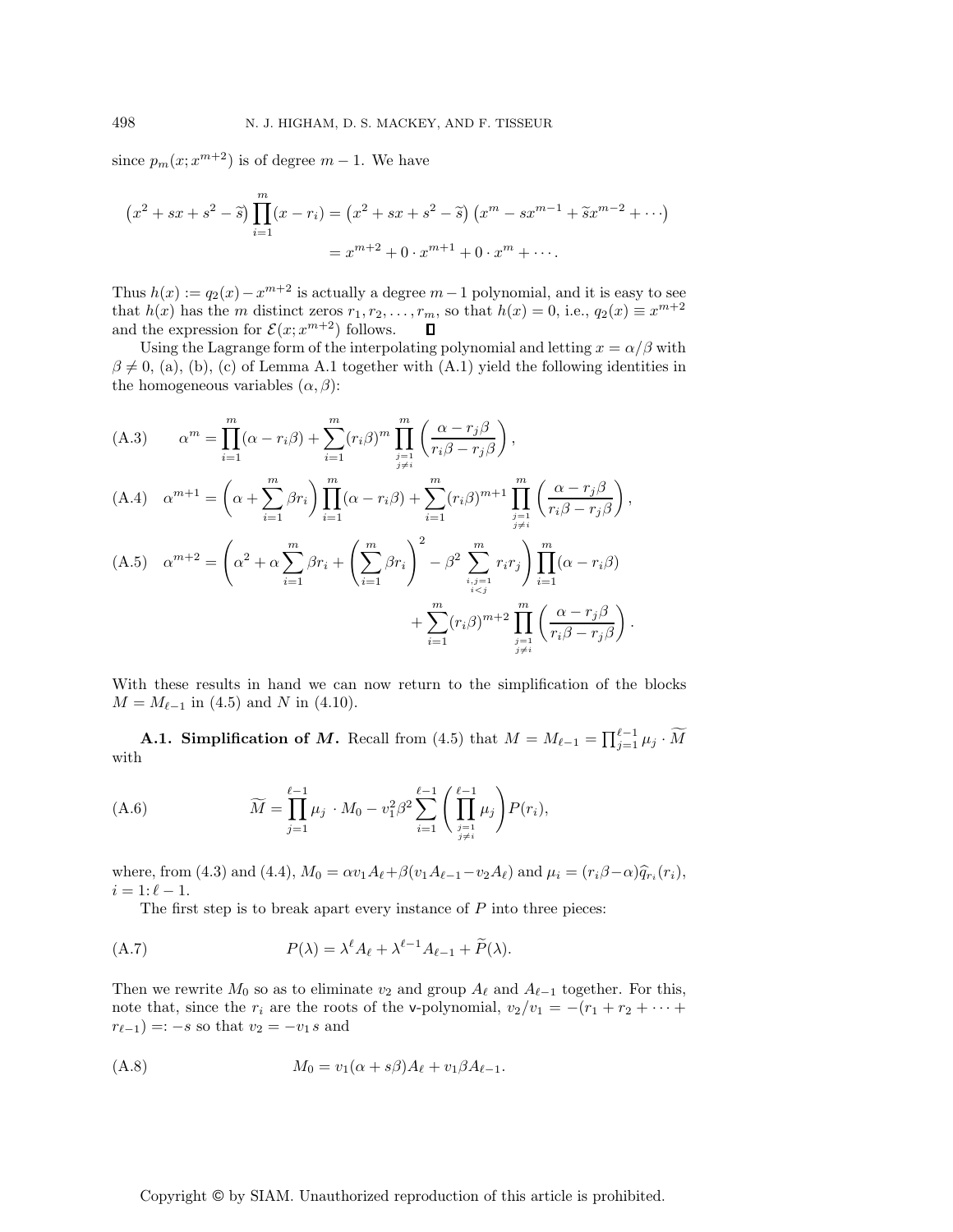Substituting (A.7) and (A.8) into (A.6) and grouping all the  $A_{\ell}$  and  $A_{\ell-1}$  together yields

(A.9) 
$$
\widetilde{M} = A_{\ell} \left[ v_1(\alpha + s\beta) \prod_{j=1}^{\ell-1} \mu_j - v_1^2 \beta^2 \sum_{i=1}^{\ell-1} \left( \prod_{\substack{j=1 \ j \neq i}}^{\ell-1} \mu_j \right) r_i^{\ell} \right]
$$
  
  $+ A_{\ell-1} \left[ v_1 \beta \prod_{j=1}^{\ell-1} \mu_j - v_1^2 \beta^2 \sum_{i=1}^{\ell-1} \left( \prod_{\substack{j=1 \ j \neq i}}^{\ell-1} \mu_j \right) r_i^{\ell-1} \right] - v_1^2 \beta^2 \sum_{i=1}^{\ell-1} \left( \prod_{\substack{j=1 \ j \neq i}}^{\ell-1} \mu_j \right) \widetilde{P}(r_i).$ 

We now simplify each of these three pieces in turn. Since  $\mu_j = (r_j \beta - \alpha) \hat{q}_{r_j}(r_j)$ , by (4.4),

(A.10) 
$$
\prod_{j=1}^{\ell-1} \mu_j = (-1)^{\ell-1} \prod_{j=1}^{\ell-1} (\alpha - r_j \beta) \widehat{q}_{r_j}(r_j).
$$

Also, from Lemma 4.3 (b),

(A.11) 
$$
\widehat{q}_{r_j}(r_j) = v_1 \prod_{i \neq j} (r_j - r_i).
$$

Substituting (A.10) first and then (A.11) in the coefficient of  $A_{\ell}$  gives

$$
v_1(\alpha + s\beta) \prod_{j=1}^{\ell-1} \mu_j - v_1^2 \beta^2 \sum_{i=1}^{\ell-1} \left( \prod_{\substack{j=1 \ j \neq i}}^{\ell-1} \mu_j \right) r_i^{\ell}
$$
  
= 
$$
v_1 \left[ (-1)^{\ell-1} \prod_{j=1}^{\ell-1} \widehat{q}_{r_j}(r_j) \right] \left[ (\alpha + s\beta) \prod_{j=1}^{\ell-1} (\alpha - r_j\beta) + \beta^2 \sum_{i=1}^{\ell-1} r_i^{\ell} \prod_{\substack{j=1 \ j \neq i}}^{\ell-1} \left( \frac{\alpha - r_j\beta}{r_i - r_j} \right) \right]
$$
  
= 
$$
v_1 \left[ (-1)^{\ell-1} \prod_{j=1}^{\ell-1} \widehat{q}_{r_j}(r_j) \right] \alpha^{\ell},
$$

where we used (A.4) for the last equality. The simplification of the coefficient of  $A_{\ell-1}$ is very similar to that of  $A_{\ell}$ . On using  $(A.10)$  and  $(A.11)$  we obtain

$$
v_1 \beta \prod_{j=1}^{\ell-1} \mu_j - v_1^2 \beta^2 \sum_{i=1}^{\ell-1} \left( \prod_{\substack{j=1 \ j \neq i}}^{\ell-1} \mu_j \right) r_i^{\ell-1}
$$
  
= 
$$
v_1 \left[ (-1)^{\ell-1} \prod_{j=1}^{\ell-1} \widehat{q}_{r_j}(r_j) \right] \beta \left[ \prod_{j=1}^{\ell-1} (\alpha - r_j \beta) + \beta \sum_{i=1}^{\ell-1} r_i^{\ell-1} \prod_{\substack{j=1 \ j \neq i}}^{\ell-1} \left( \frac{\alpha - r_j \beta}{r_i - r_j} \right) \right]
$$
  
= 
$$
v_1 \left[ (-1)^{\ell-1} \prod_{j=1}^{\ell-1} \widehat{q}_{r_j}(r_j) \right] \alpha^{\ell-1} \beta,
$$

where we used  $(A.3)$  in the last equality. The rest of  $M$  is simplified as follows:

$$
-v_1^2 \beta^2 \sum_{i=1}^{\ell-1} \left( \prod_{\substack{j=1 \ j \neq i}}^{\ell-1} \mu_j \right) \widetilde{P}(r_i) = v_1 \left[ (-1)^{\ell-1} \prod_{j=1}^{\ell-1} \widehat{q}_{r_j}(r_j) \right] \beta^2 \left[ \sum_{i=1}^{\ell-1} \widetilde{P}(r_i) \prod_{\substack{j=1 \ j \neq i}}^{\ell-1} \left( \frac{\alpha - r_j \beta}{r_i - r_j} \right) \right].
$$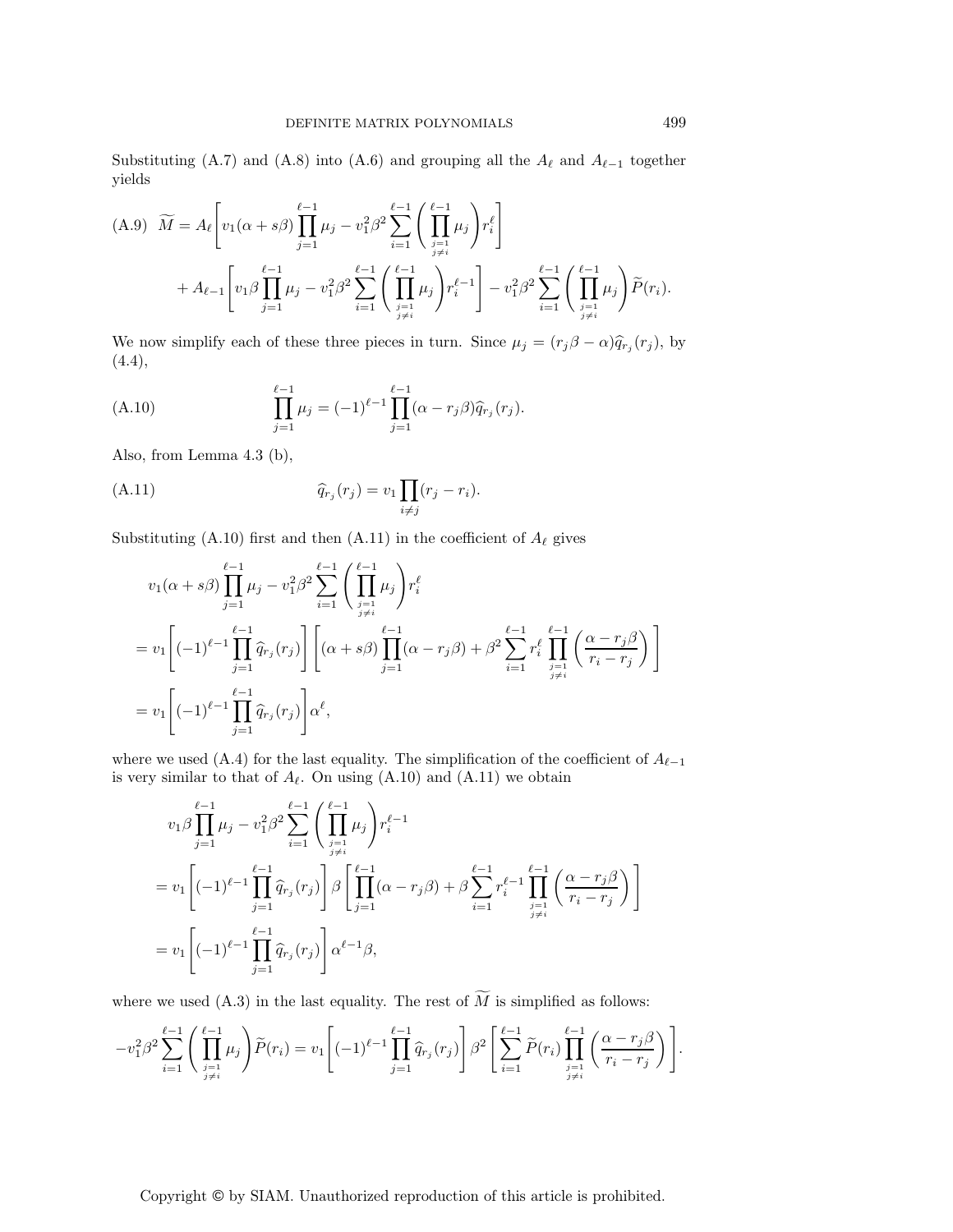But for  $\beta \neq 0$  and  $x = \alpha/\beta$ ,

$$
\sum_{i=1}^{\ell-1} \widetilde{P}(r_i) \prod_{\substack{j=1 \ j \neq i}}^{\ell-1} \left( \frac{\alpha - r_j \beta}{r_i - r_j} \right) = \beta^{\ell-2} \left[ \sum_{i=1}^{\ell-1} \widetilde{P}(r_i) \prod_{\substack{j=1 \ j \neq i}}^{\ell-1} \left( \frac{x - r_j}{r_i - r_j} \right) \right],
$$

and the expression inside the square bracket is the Lagrange form of  $\widetilde{P}(x)$  since  $\widetilde{P}$  is of degree  $\ell - 2$  and the  $\ell - 1$  points  $r_i$  are distinct. Hence for  $\beta \neq 0$ ,

$$
-v_1^2\beta^2\sum_{i=1}^{\ell-1}\left(\prod_{\substack{j=1\\j\neq i}}^{\ell-1}\mu_j\right)\widetilde{P}(r_i)=v_1(-1)^{\ell-1}\prod_{j=1}^{\ell-1}\widehat{q}_{r_j}(r_j)\cdot\beta^2\widetilde{P}(\alpha,\beta).
$$

Finally, note that the last equality also holds for  $\beta = 0$  by continuity. Putting these three simplifications back into (A.9) yields

$$
\widetilde{M} = v_1 \left[ (-1)^{\ell - 1} \prod_{j=1}^{\ell - 1} \widehat{q}_{r_j}(r_j) \right] P(\alpha, \beta),
$$

and on using (A.10),  $M = M_{\ell-1}$  in (4.5) becomes

$$
M = \prod_{j=1}^{\ell-1} \mu_j \cdot v_1 \left[ (-1)^{\ell-1} \prod_{j=1}^{\ell-1} \widehat{q}_{r_j}(r_j) \right] \cdot P(\alpha, \beta)
$$
  
= 
$$
v_1 \left[ \prod_{j=1}^{\ell-1} \widehat{q}_{r_j}(r_j) \right]^2 \left[ \prod_{j=1}^{\ell-1} (\alpha - r_j \beta) \right] P(\alpha, \beta).
$$

**A.2. Simplification of** *N***.** To simplify

(A.12) 
$$
N = v_2 \beta \prod_{j=1}^{\ell-2} \mu_j \left[ \prod_{j=1}^{\ell-2} \mu_j \cdot (v_2 \alpha - v_3 \beta)^2 A_\ell + v_2 \beta \prod_{j=1}^{\ell-2} \mu_j \cdot N_0 - v_2^3 \beta^3 \sum_{i=1}^{\ell-2} \left( \prod_{\substack{j=1 \ j \neq i}}^{\ell-2} \mu_j \right) P(r_i) \right],
$$

where  $N_0 = \alpha (v_2 A_{\ell-1} + v_3 A_{\ell}) + \beta (v_2 A_{\ell-2} - v_3 A_{\ell-1} - v_4 A_{\ell})$  and  $\mu_i = (r_i \beta - \alpha) \hat{q}_{r_i}(r_i)$ , we this time break apart every instance of  $P$  into four pieces:

(A.13) 
$$
P(\lambda) = \lambda^{\ell} A_{\ell} + \lambda^{\ell-1} A_{\ell-1} + \lambda^{\ell-2} A_{\ell-2} + \widehat{P}(\lambda).
$$

Leaving aside the product  $v_2\beta(\prod_{j=1}^{\ell-2}\mu_j)$  at the beginning of the expression for N and focusing on the quantity inside the square brackets, we now simplify the coefficients of the  $A_{\ell}$ ,  $A_{\ell-1}$ ,  $A_{\ell-2}$  and  $P(\lambda)$ -terms.

**The** *A-***-term.**

$$
v_2^2 \left[ \left( \prod_{i=1}^{\ell-2} \mu_i \right) \left( \alpha - \frac{v_3}{v_2} \beta \right)^2 + \beta \left( \prod_{i=1}^{\ell-2} \mu_i \right) \left( \frac{v_3}{v_2} \alpha - \frac{v_4}{v_2} \beta \right) - v_2 \beta^3 \sum_{j=1}^{\ell-2} r_j^{\ell} \left( \prod_{\substack{i=1 \ i \neq j}}^{\ell-2} \mu_i \right) \right].
$$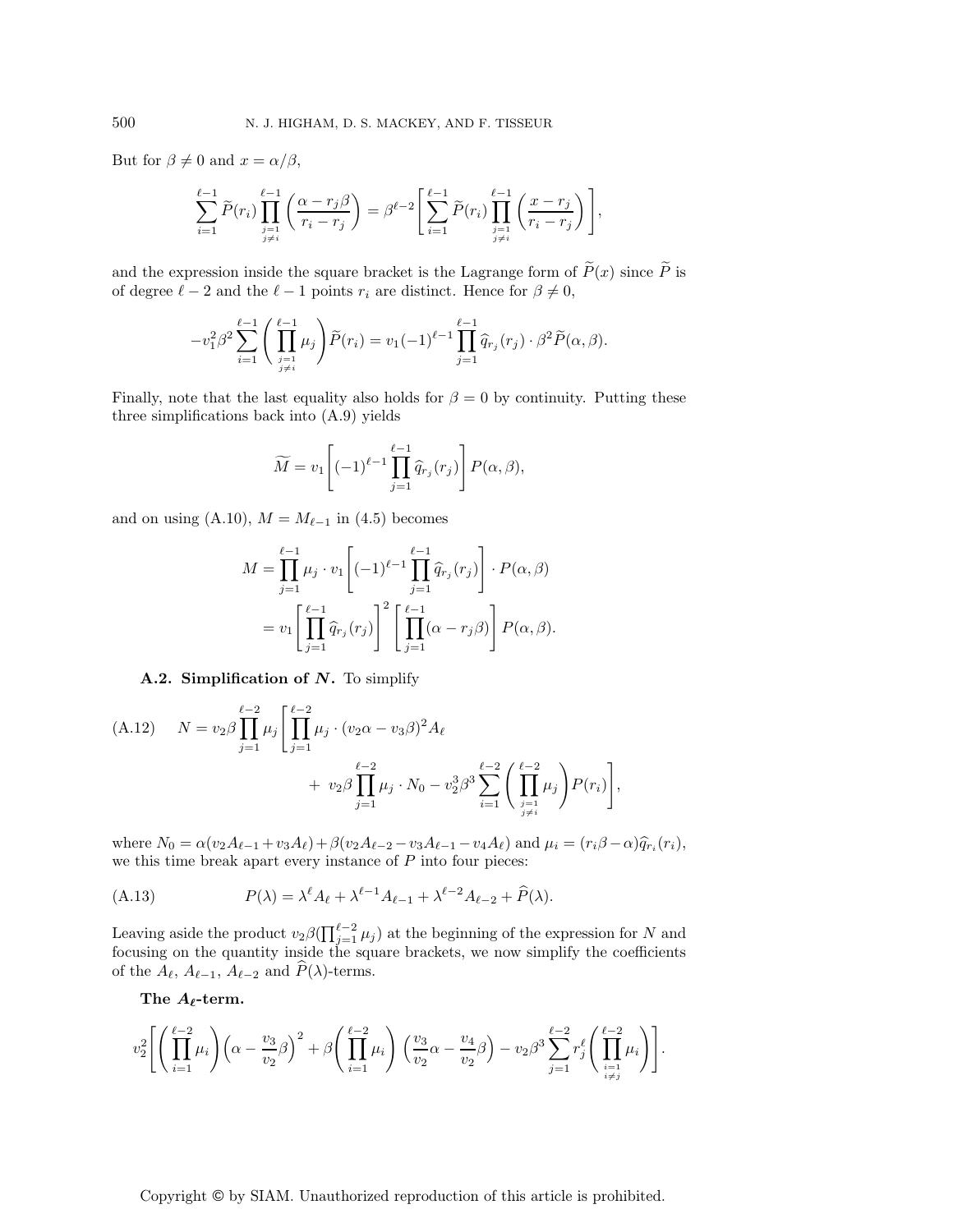Defining  $\hat{s} = r_1 + r_2 + \cdots + r_{\ell-2}$  and  $\theta = \sum_{1 \leq i < j \leq \ell-2} r_i r_j$  we note that  $v_3/v_2 = -\hat{s}$  and  $v_4/v_2 = \theta$ . From these notations and the definition of the  $\mu_i$ , we have

$$
v_{2}^{2}\left[(-1)^{\ell-2}(\alpha+\hat{s}\beta)^{2}\prod_{j=1}^{\ell-2}(\alpha-r_{j}\beta)\hat{q}_{r_{j}}(r_{j})+(-1)^{\ell-2}\beta(-\hat{s}\alpha-\theta\beta)\prod_{j=1}^{\ell-2}(\alpha-r_{j}\beta)\hat{q}_{r_{j}}(r_{j})\right] +(-1)^{\ell-2}v_{2}\beta^{3}\sum_{i=1}^{\ell-2}\left(r_{i}^{\ell}\prod_{j=1}^{\ell-2}(\alpha-r_{j}\beta)\hat{q}_{r_{j}}(r_{j})\right) =v_{2}^{2}(-1)^{\ell-2}\prod_{j=1}^{\ell-2}\hat{q}_{r_{j}}(r_{j})\cdot\left[(\alpha^{2}+\hat{s}\alpha\beta+(\hat{s}^{2}-\theta)\beta^{2})\prod_{j=1}^{\ell-2}(\alpha-r_{j}\beta)\right] + \beta^{3}\sum_{i=1}^{\ell-2}r_{i}^{\ell}\cdot\prod_{j=1}^{\ell-2}\left(\frac{\alpha-r_{j}\beta}{r_{i}-r_{j}}\right)\right] =v_{2}^{2}(-1)^{\ell-2}\prod_{j=1}^{\ell-2}\hat{q}_{r_{j}}(r_{j})\cdot\alpha^{\ell},
$$

where we used the identity  $(A.5)$  to obtain the last equality.

The  $A_{\ell-1}$ -term.

$$
v_2^2 \beta \left[ \prod_{i=1}^{\ell-2} \mu_i \cdot \left( \alpha - \frac{v_3}{v_2} \beta \right) - v_2 \beta^2 \sum_{j=1}^{\ell-2} r_j^{\ell-1} \prod_{\substack{i=1 \\ i \neq j}}^{\ell-2} \mu_i \right].
$$

We use again the fact that  $\hat{s} = -v_3/v_2$  to rewrite this expression as

(A.14) 
$$
v_2^2 \beta \left[ (\alpha + \widehat{s}\beta) \prod_{i=1}^{\ell-2} \mu_i - v_2 \beta^2 \sum_{j=1}^{\ell-2} r_j^{\ell-1} \prod_{\substack{i=1 \\ i \neq j}}^{\ell-2} \mu_i \right].
$$

A similar analysis as in the simplification of the  $A_{\ell}$ -coefficient in case 1, using  $(A.4)$ , simplifies (A.14) to

$$
v_2^2(-1)^{\ell-2} \prod_{j=1}^{\ell-2} \widehat{q}_{r_j}(r_j) \cdot \alpha^{\ell-1} \beta.
$$

The  $A_{\ell-2}$ -term.

$$
v_2^2\beta^2\Bigg[\prod_{i=1}^{\ell-2}\mu_i\ -v_2\beta\sum_{j=1}^{\ell-2}r_j^{\ell-2}\prod_{\stackrel{i=1}{i\neq j}}^{\ell-2}\mu_i\Bigg].
$$

The simplification of this term is completely analogous to the treatment of the coefficient of  $A_{\ell-1}$  in case 1. We obtain

$$
v_2^2(-1)^{\ell-2}\prod_{j=1}^{\ell-2}\widehat{q}_{r_j}(r_j)\cdot\alpha^{\ell-2}\beta^2.
$$